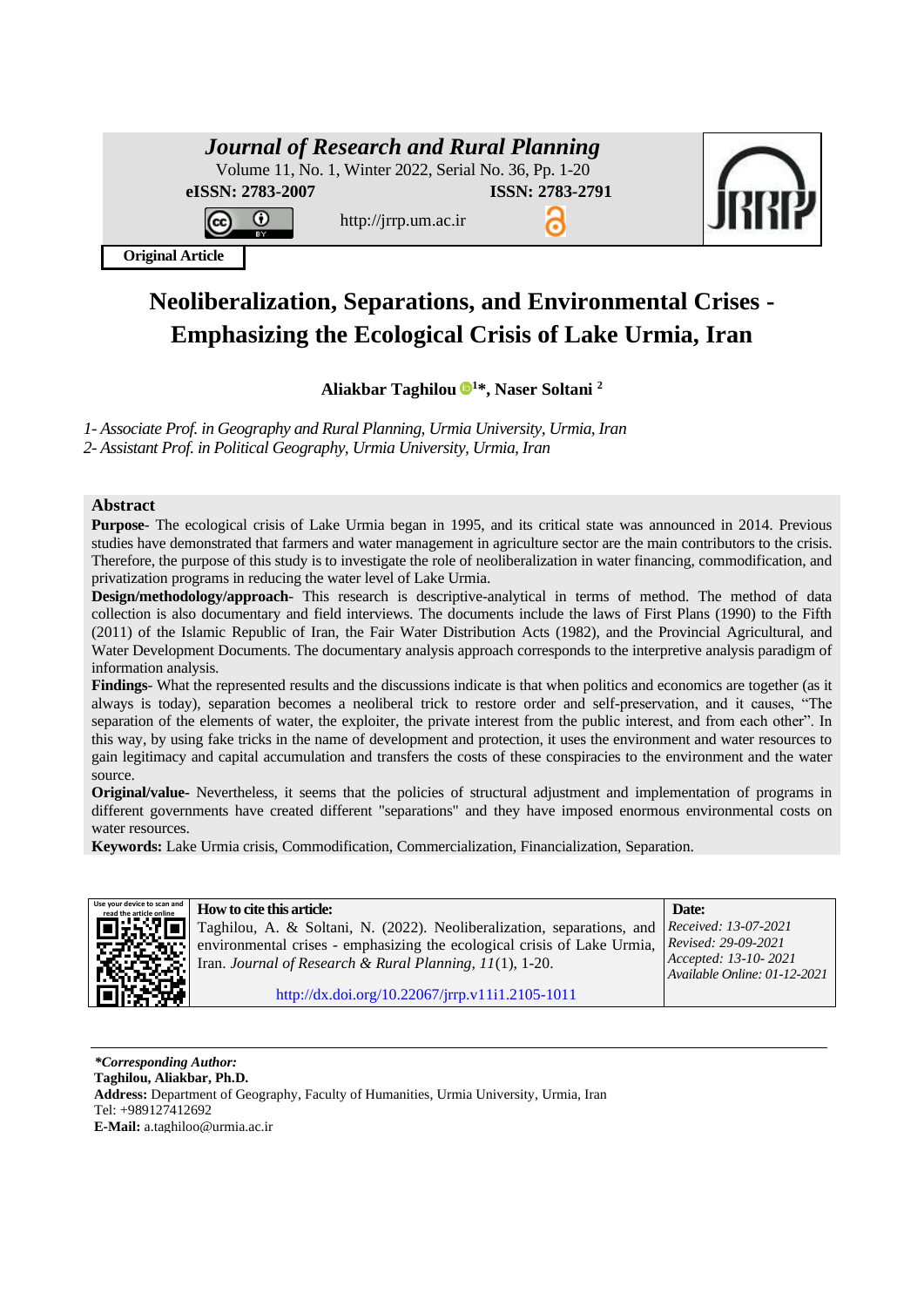

# **1. Introduction**

eoliberalization has been introduced in the form of discourse and political economy theory since the 80s [\(Springer, 2012\).](#page-17-0) Its main axes are market-based competition, private property and elitism [\(Harvey, 2007\).](#page-16-0) The main purpose of neoliberalism is the redistribution of capital [\(Kotz,](#page-16-1)  [2018;](#page-16-1) [Harvey, 2007;](#page-16-0) [Cahill, 2018\)](#page-15-0) and legitimacy of social class power [\(Bonal et al., 2003;](#page-15-1) [Igoe &](#page-16-2)  [Brockington, 2007\).](#page-16-2) The pursuit of this goal has been through privatization, commodification [\(Chaves et al., 2017\),](#page-15-2) and financialization [\(French](#page-15-3)  [et al., 2011\).](#page-15-3) However, the most controversial part of neoliberalism is its results, which have brought diverse sorts of separation. "Separations" is the term used to explain the neoliberals and governments' tricks in rebuilding the power of the class and redistributing capital, which David Harvey calls it "dispossession". Nevertheless, it is believed that this Separation is not solely in ownership and it occurs in another topic as well. N

Studies demonstrate that there are some disappointing crises and consequences in environmental realms. In contrast to the obtained results, neoliberalists have no single policy [\(Harvey, 2007\)](#page-16-0). Some believe in controlling the crisis through neoliberalism [\(Higgins, 2008\).](#page-16-3) Nevertheless, most studies show that neoliberalism has caused many environmental crises through the commodification and privatization of natural resources [\(Fioret, 2018\).](#page-15-4) Today, the disapproving consequences and results of neoliberalisation in the field of the environment [\(Allen, 2018;](#page-14-0) [Boda, 2018;](#page-15-5) [Polanyi, 2001;](#page-17-1) [McCarthy & Prudham, 2004\)](#page-17-2) have become the most crucial topic of the debates. One of these crises is the destruction of water resources [\(Halpin & Guilfoyle, 2004\);](#page-15-6) [Higgins & Lockie,](#page-16-4)  [2002.](#page-16-4) However, the impact of neoliberalization on the water was examined in the 80s [\(Furlong, 2010\).](#page-15-7) Due to its vital role in the rural communities, especially in arid areas like Iran, water has become a zone of competition for investment [\(Brisman](#page-15-8) *et al.*[, 2018](#page-15-8)[; Furlong, 2010\)](#page-15-7) and a means for the legitimization of the dominant class, and this very issue has cast a harmful impact upon the environment.

Today, in public opinion and discussions in domestic and foreign academic communities, the ecological crisis of Lake Urmia or the shrinkage of its water level is constantly being raised. The water

level of Lake Urmia has been shrinking since 1995 (Khazaei et [al., 2019\)](#page-16-5) until its critical state is announced in 2014. With the announcement of the state of Lake Urmia's ecological crisis, a restoration headquarter is set up by the government. The purpose of this campaign was to identify and investigate factors affecting Lake Urmia's water level and to plan for its management. To this end, the restoration headquarters carried out many studies with the assistance of various research institutes and universities. In the outcomes of these research, based on the over projective nature of neoliberalism [\(Lindroth & Sinevaara-Niskanen,](#page-17-3)  [2018\),](#page-17-3) farmers and water management in the agricultural sector (Lake Urmia Restoration Program, 201[7; Khatami & Berndtsson,](#page-16-6) 2013 **[\(](#page-16-6)**were introduced as ecological crisis factors of Lake Urmia which were identified as neoliberalism "**Separation**" consequences. A review of resources and studies in Persian and English medium journals [\(Khazaei et](#page-16-5) al., 2019; Jalili et [al., 2016;](#page-16-7) [Alborzi et](#page-14-1) [al., 2018;](#page-14-1) [Ashrafi et](#page-14-2) al., 2017; [Nouri & Agayie.,](#page-17-4)  [2012;](#page-17-4) [Hassanzadeh et](#page-16-8) al., 2012) illustrates that there has not been a structural viewpoint towards the factors involved in the shrinkage of the Lake Urmia water level, and, in none of these studies, the effect of structural adjustment policies of the government in the late 1980s and after that is mentioned in the environmental crisis of the lake. However, it seems Neoliberalism, as a theory of political economy, has been the cause of Lake Urmia's ecological crisis. Adjustment policies and implementation of programs in different governments, by creating different "separation", imposed substantial environmental costs on natural resources. Privatization policies and special financial systems in the programs facilitated the uncontrolled water withdrawal from the basin, which led to a sharp shrink in the lake's water. Exporting agricultural products, eliminating the export tariffs of products, encouraging the flow of capital toward the water sector, etc., were among the policies that the government implemented in the programs' rules. According to these programs, by the year 2014, the water withdrawal from the catchment area (drainage basin) reached up to 74% [\(Ministry of Energy,](#page-17-5) 2017) and caused an ecological crisis in Lake Urmia. Concerning the fact that out of all gained water, about 94% is being used in agriculture with an efficiency rate of 30%.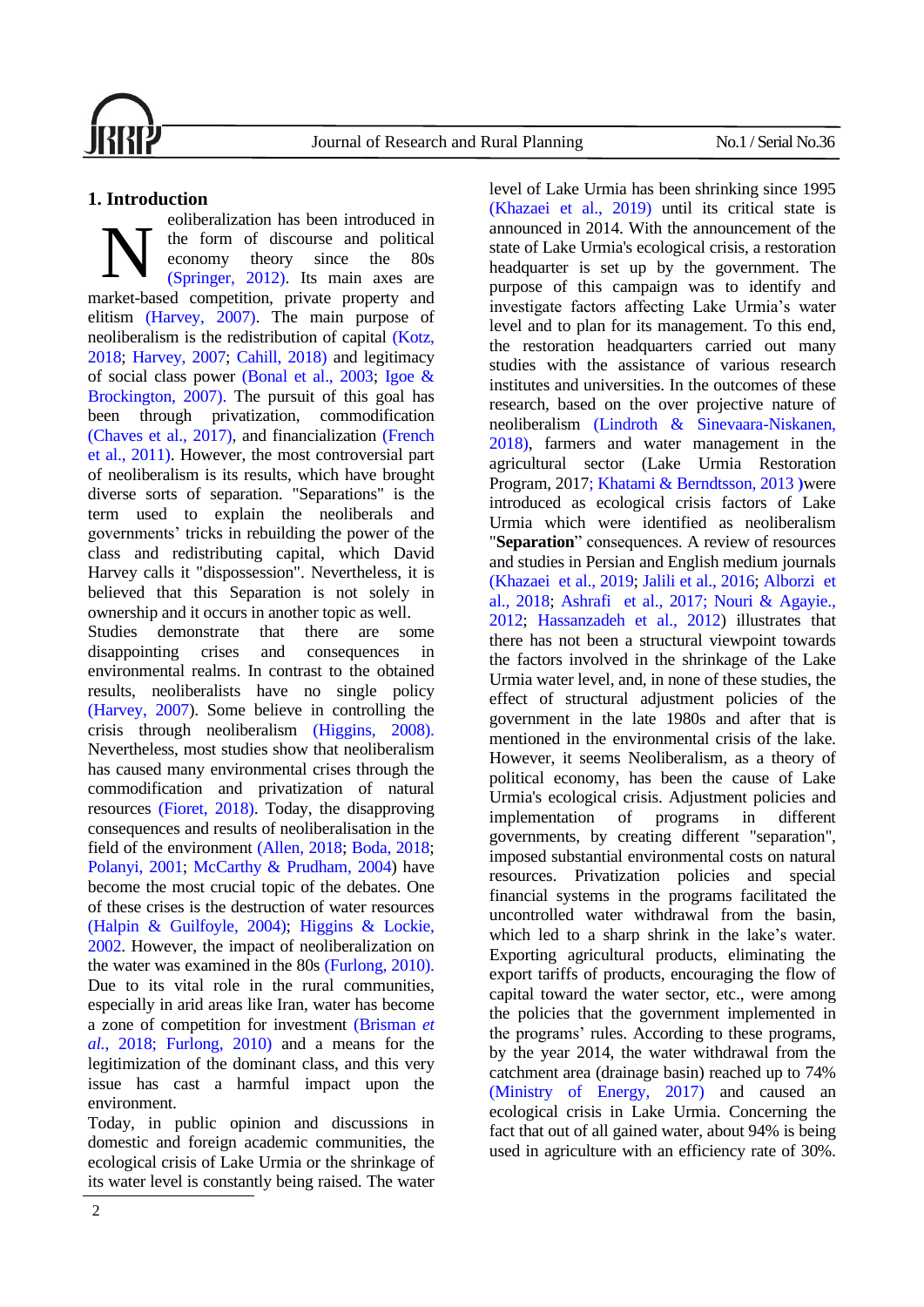

The study of programs of the agricultural sector is a priority.

Studying the ecological crisis of Lake Urmia socially, economically, and environmentally is critically important. About 6 million people live in the Lake Urmia drainage basin [\(ULRP, 2017\),](#page-17-6) and the majority of them are subsistence agriculture. By the reduction of the lake's water level and desertification of its bed, a potential condition has been formed for salt storms [\(Azizpour et](#page-14-3) al., [2015\),](#page-14-3) threatening the livelihoods of Lake Urmia's verge residents. If not properly managed, migration, unemployment, social challenges, income reduction and income instability, groundwater pollution, air and soil pollution are highly expected. Therefore, the purpose of this paper is to investigate the role of neoliberalization programs in the ecological crisis of Lake Urmia of Iran based on the interpretive paradigm and the evidence-based analysis method.

#### **2. Research Theoretical Literature**

From the perspective of David [Harvey \(2007\),](#page-16-0) neoliberalism is a theory of political economic practices that serve to redistribute capital and restructure of class power. In his seminal work called "Brief History of neoliberalism", he proposed specific ways for the purposes of neoliberalism. Financialization, privatization, and commodification are ways of redistributing capital and restructure of power, which are the views of Harvey in his work.

#### *2.1. Commodification*

Commodification is an important principle in the reconstruction of class power and the redistribution of capital (Igoe & [Brockington,](#page-16-2) 2007).

Commodification is defined as the conversion of factors of manufacture and natural resources into marketable goods [\(Castree, 2003\).](#page-15-9) In the school of neoliberalism, the commodification of natural resources is complemented by marketization and commercialization [\(Gómez-Baggethun & Ruiz-Pérez,](#page-15-10)  [2011\),](#page-15-10) through which the redistribution of wealth and the reconstruction of class power are facilitated.

#### *2.2. Privatization*

Privatization is among the other methods of neoliberalization [\(Bakker, 2007;](#page-14-4) [Islar, 2012\)](#page-16-9) and is one of the most controversial and contradictory

practices of neoliberalism [\(Hanlon, 2018](#page-16-10))[,](#page-16-10) which is proposed in the slogan of social justice and in practice leads to the reconstruction of class power as well as redistribution of capital. [Harvey \(2007\)](#page-16-0) argues that neoliberalism is the theory of practices in political economics, which grows by the expansion of entrepreneurial liberties under the framework of powerful private property rights. neoliberal privatization practices are the rental utilization system and short-term contracts [\(Harvey, 2007\),](#page-16-0) removing supervision, reducing investment in groundwater resources, transferring the ownership of public water resources to the private sector [\(Bakker, 2007\)](#page-14-4) by modifying water distribution laws.

#### *2.3. Financialization*

Financialization is another way of transferring wealth from the people to the entrepreneurial elites and promoting class power [\(Christophers,](#page-15-11)  [2015\).](#page-15-11) Water financialization occurs through subsidies for agricultural water [\(Liang et](#page-17-7) al., [2019\),](#page-17-7) special taxation system [\(Deckard, 2016\),](#page-15-12) **Separation** through brokerage systems, wealth transfer traps and legitimacy of the ruling class power. However, there lies very few benefits and interests for farmers and agriculture.

#### **3. Research Methodology**

#### *3.1 Geographical Scope of the Research*

Lake Urmia is Iran's largest inland lake. This lake is located in the northwest of Iran. The Lake Urmia catchment area is approximately 52,000 square kilometers [\(Bakhshianlamouki & et al,](#page-14-5)  [2020\)](#page-14-5) with approximately 6 million inhabitants. The basin is located between the provinces of West Azerbaijan (46%), East Azerbaijan (43%) and Kurdistan (11%). The total volume of water in the basin is 7136.46 million cubic meters, out of which 5289.23 million cubic meters are being consumed [\(MoE, 2017\)](#page-17-5) which is 75% of the total basin water, which is about three times of renewable water capacity, is being extracted. With this amount of consumption, the shrinks in Lake Urmia began in 1988 and reached a critical point in 2014. Over these years, the lake area has decreased/diminished from 52,000 square km to 2000 square km, that is, by 2014, more than 90 percent of the area and 70 percent of the lake's water have shrunk.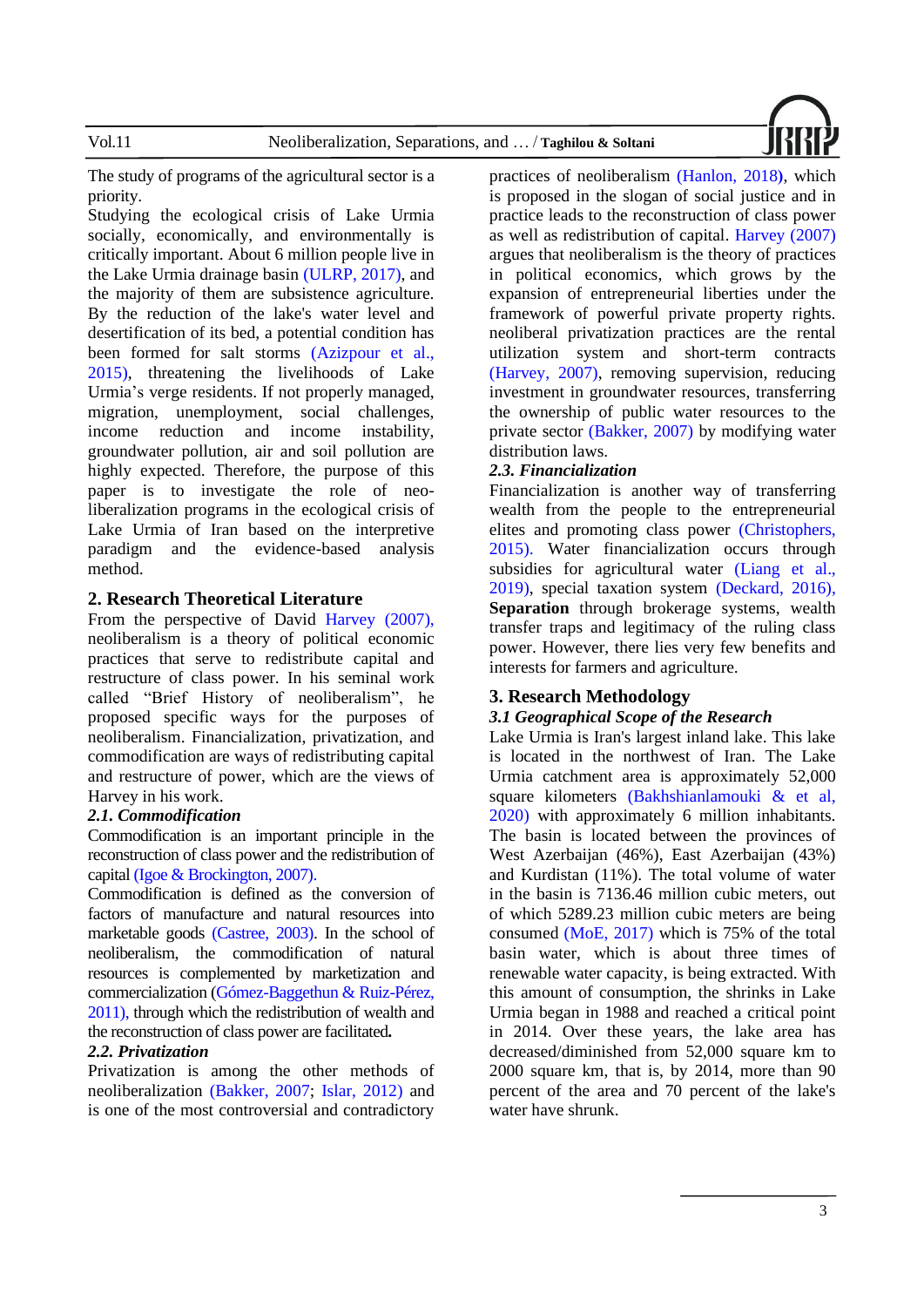

**[Figure](#page-3-0) 1: Dry trend of Lake Urmia 2000-2018** 

# <span id="page-3-0"></span>*3.2. Methodology*

The purpose of this research is to explain the ecological crisis of Lake Urmia corresponding to structural adjustment policies in the form of neoliberal economic-political theory. Analysis of documents as a method of qualitative analysis in studies [Bowen \(2009\)](#page-15-13) and [Xu and Croft \(2017\)](#page-17-8) has been introduced. In this manuscript, the source of information for analysis are the regulations related to the First (1990) to the Fifth (2011) [programs of the Islamic Republic of Iran,](#page-16-11) the laws for fair water distribution (1982), and documents related to agricultural and water developments of the provinces. The evidencebased analysis method [\(Ahmad, 2010\),](#page-14-6) which corresponds to the paradigm of interpretive

analysis (Burrell [and Morgan, 2017\),](#page-15-14) is the method of information analysis **.**

The method of data collection is both field and evidence-based (interviews with farmers). In the evidence-based method, the word analysis unit has been used to extract information (Germain, [2012\).](#page-15-15) In this research, the ecological crisis of Lake Urmia, the financialization, privatization, and water commodification are aspects of document analysis. According to the theoretical foundations and objectives of the research, marketization, commercialization, economic restructuring were key factors in the water commodity dimension; Transfer of ownership, rent system and short-term contracts, reduction of investment of government are the identified key factors in the water privatization aspect.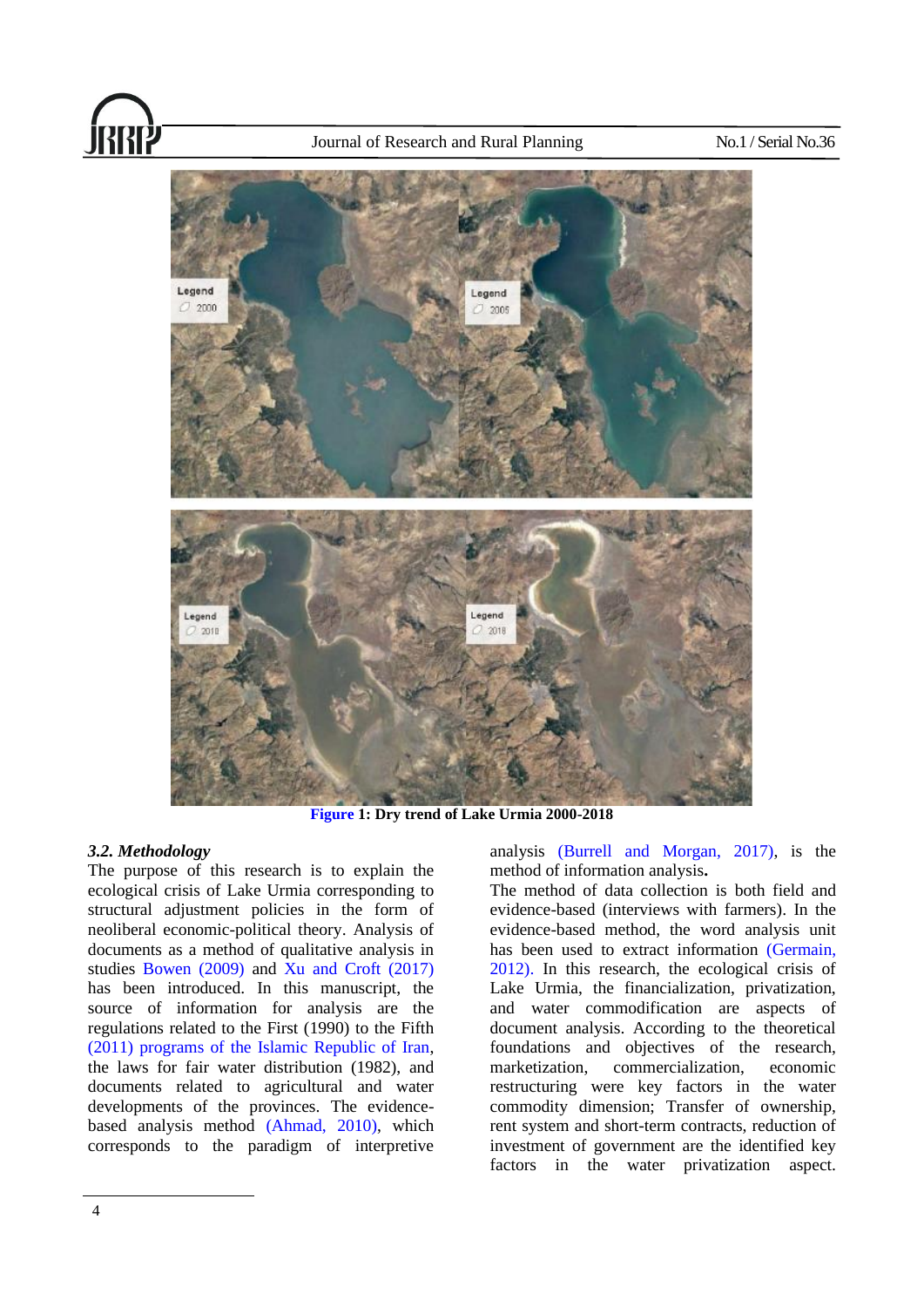

Implemented policies, goals, and plans of water and agriculture section of development programs in the catchment (five programs of 5-year plans), 1966 and 1982 fair water ownership and distribution laws, regional water projects, as well as statistics were purposefully specified as analysis documents of the study. The field method was used to document and present examples. In this method, after extracting key information and rules of the programs based on keywords, research questions for interviewing farmers have been proposed. In the field data collection, 20 farmers from the catchments of Shaharchay, Godarchay, Nazlouchay, and Barandouzchay have participated as samples of the population. The reason for the selection of these catchments is due to the dam structure in the two Godar and Shaharchai rivers and the transitional channels in the other two basins. Interview questions consisted of: Why has Lake Urmia been into this situation? How do you assess the government's actions regarding supply, consumption, and distribution of water? What roles do the government's actions in agriculture play in the current situation of Lake Urmia? Moreover, what was the role of farmers in the supplying, distribution, and consumption of water, and what is it now? The above questions were translated and simplified into an understandable farmer's native language and were asked from them.

| <b>Aspects of Analysis</b>                | <b>Components of analysis</b>                                                                                                                                    | <b>Examples</b>                                      |  |  |  |
|-------------------------------------------|------------------------------------------------------------------------------------------------------------------------------------------------------------------|------------------------------------------------------|--|--|--|
| Ecological crisis of Lake<br>Urmia        | Increase in water consumption and withdrawal<br>from the basin (dam construction, inter-basin<br>transport, drilling wells) and decreasing lake's<br>water level | Reports on Lake Urmia by<br>restoration headquarters |  |  |  |
| Commodification                           | Restructuring the economy, commercialization<br>and market-making                                                                                                | Related reports and narratives from<br>farmers       |  |  |  |
| Corporate Governance and<br>Privatization | Transfer of ownership, short-term renting and<br>contracting systems, reduction in governmental<br>investment                                                    | narratives from farmers                              |  |  |  |
| Financialization                          | Credit facilities, water pricing, taxation system                                                                                                                | narratives from farmers                              |  |  |  |

#### **Table 1. Aspects and components of analysis**

#### **4. Research Findings**

The purpose of this manuscript is to answer the question of whether the ecological crisis of Lake Urmia is due to structural adjustment policies. It is assumed that neoliberalization in the form of commodification, privatization, and financialization programs facilitated the withdrawal of water more than the basin's feed capacity and reduced the levels of the lake's water.

#### *4.1. Commodification, water laws, programs and plans*

Commodification is one of the important methods of neoliberalization [\(Islar, 2012\).](#page-16-9) Today, water is one of the most important sources of investment. Currently, water has become an important commodity in commerce grounds and aids the redistribution of wealth [\(Furlong, 2010\).](#page-15-7) To clarify, this question can help us: What does water have to do with commodity logic? The productive role of water, its scarcity, and its vital importance are important features of this natural element that, in combination, have made water a commodity

that, in practice, has brought about the opportunity to rebuild class power and redistribute capital; nevertheless, which mechanisms in the government-run programs and documents made these features a commodity? There seem to have been at least some historical mechanisms that have made these two aspects of water ultimately subject to commodity logic and to commercial commodities.

### *4.1.1. Economic restructuring of production to meet consumption towards export*

The first mechanism is the economic restructuring of production to meet consumer needs towards export-oriented production. The purpose of this mechanism of agricultural commercialization has been to increase the volume and value of exports and to increase the share of the agricultural sector in economic growth (Section 5 of the first program, 1990. Note 21 of the second program, 1995, Paragraph and Article 109 of the third program, 2000). To achieve this goal, various strides have been conducted in the past 27 years. Providing foreign exchange facilities (Note 29,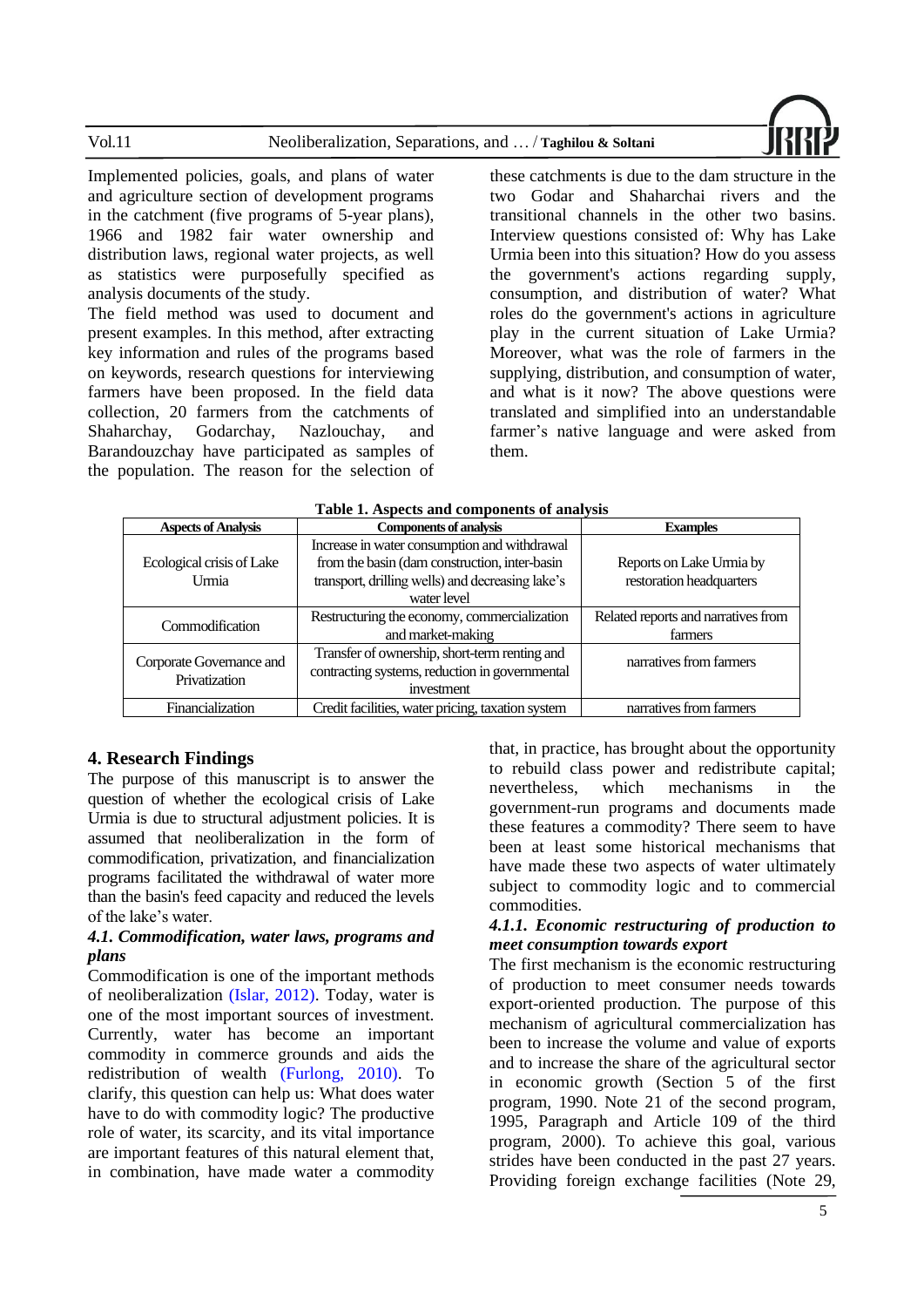

The First program, Clause J, Article 25 of the Second Program, Clause M, Article 113 of the Third program, Clause A, Article 104 of the Fifth Program, 2011) providing information on trade technical information and providing credit to farmers who are exporting (macro-policies of first program., article 116 of third program., clause J, article 37 of second program) mutual trade agreement with countries to increase exports of agricultural products (note 25 of the law of second program), removal of tariffs of customs and commercial benefits of exports of agricultural products (note 21 and 24 of second program's law., article 115 of third program., article 33 of fourth program., article 104 of fifth program), excising of taxes and Duties of agricultural exporting products, removal of legal restrictions, including obtaining an export license (paragraph J of article 33, fourth program, paragraph B of Article 104 of the fifth program), issuance of export licenses for subsidized agricultural commodities (paragraph F of article 114 of the Fourth program, note 4 of article 104 of the fifth program), granting purchasing facilities to the purchasers of Iranian goods in the export target markets (clause S of article 84 of the fifth program) are the most important programs and policies implemented during the five programs in the agricultural sector. As a result, of these programs, for example, in West Azerbaijan, the weight of agricultural exports in 2005 was 60197 tons, which in 2012 reached to 115706 tons, whereas exports value for 2005 were \$5056 million and for 2012, \$5702 million (Central Bank of Iran, 2019).

The economic restructuring of production to meet consumer needs towards production aims at exporting, most of all is the witness of the productive role of water and structures created on surface water, so there are numerous mechanisms, plans and projects in the water and agriculture sectors, particularly operations related to irrigation and land drainage networks were the highest priority in the programs (clause 3 of the first program, 1990). In addition, the policy of the first development program (1990) emphasized the growth of capital and intermediary productions of the economy with emphasis on agricultural inputs, water, and soil. The government financed the surplus funds for water projects from non-absorbed civil development credits in the second development program (note 74 of second program).

6

In the third development program (2000), establishment and development of census networks, measuring water consumption in the agricultural sector (article 106 of the third program), increasing irrigation efficiency and water productivity and increasing the level of area under cultivation, adjusting the route of water by creating diversion tunnels (clause b of article 109 of third program) was actions taken by the government and the private sector. In the fourth development program (2005), the focus on the role of water production over pre-existing programs is increased. In this program, actions such as the use of modern irrigation and deficit irrigation methods, irrigation efficiency, and a 25% increase in water efficiency per cubic meter and its allocation to high economic value crops (clause A of Article 17, Fourth program), allocating 2% of the total appropriations for surplus capital assets plans to water sector credits for containment and transfer of border waters (paragraph J of Article 17, Fourth program), development of irrigation and drainage networks in two million hectares of irrigated agricultural land (paragraph A, Article 18, Fourth program), spending on reuse and surplus water resources from water resources in water network development (Article 63 of fourth program) was implemented. Implementation of structural and non-structural projects (paragraph A of Article 19 of the fairwater distribution law 1982) across all plains of the country, reinforcing at least 25% of groundwater with control of 12.5% of surface water control and 12.5% through watershed and aquifer management (Article 140, fifth program), annual reduction of at least 1% of existing water volume, especially in the plains with negative groundwater balance, use of water savings for development of new agricultural lands (Article 141, program 5), providing the needed water of the farmers in volume based on harvesting pattern (Article 143 of program 5) was of the most important actions, which are done in the Fifth development program. Development of agricultural export policies and other complementary policies, such as establishing food security and reducing dependence on other countries, increased the value of water and increased the capital's focus on these natural resources. It was based on this program that in the Lake Urmia catchment area, 200,000 hectares of dry land had been converted into irrigated land [\(Lake Urmia Revival Headquarters, 2015\)](#page-15-16) through 52 dams operated by the Ministry of Energy and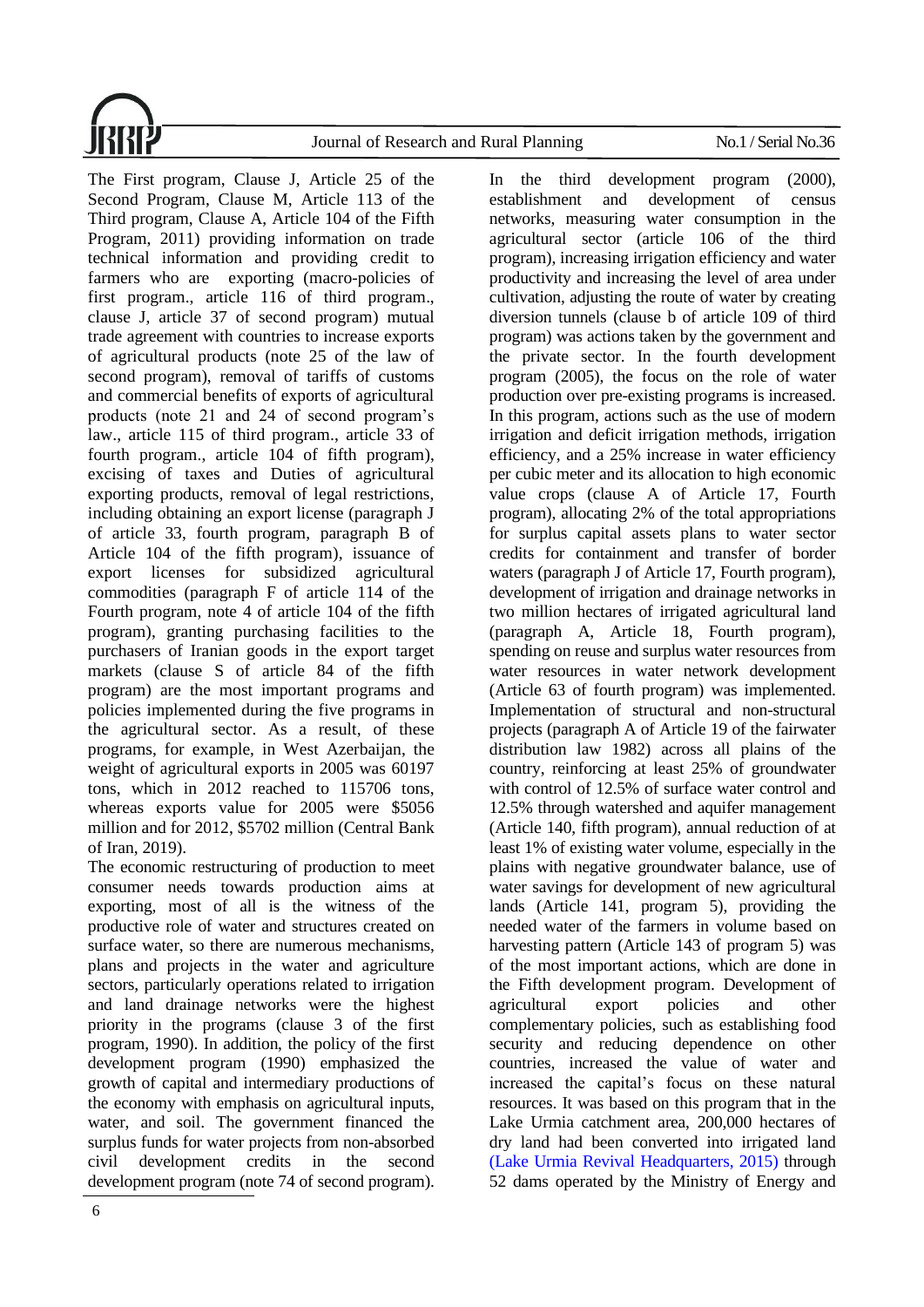

the Ministry of Agriculture and increased the area of cultivated land by 8 times. Today, the volume of water gained from these structures is 2356 million cubic meters per year, which accounts for about 167% of the programmable basin's water [\(Ministry](#page-17-5)  [of Energy, 2017\),](#page-17-5) which refers to the "**Separation**" of rivers from the lake. The rationale behind this economic restructuring is, in fact, water conversion policies as an important intermediary commodity in agricultural production and capital redistribution. Creating structures on surface water and controlling 90% of flow of the water toward the lake, creating structures of transferring water to dryland, transboundary water transfer [\(Revival](#page-15-16)  [Headquarters Report, 2015\),](#page-15-16) "Volume-based water sale to beneficiaries by regional water companies, hourly sales of water by farmers, water right transfer, selling water utility license by farmers (farmers quotes, 2018) is an important example of water commodification in the region, which is very tangible.

#### *4.1.2. Marketing and Commercializing Water*

The second mechanism is the marketing and commercialization of water. This mechanism is more related to water itself and the results of the first mechanism. This mechanism created two types of separation - which we will discuss later here is the argument that water must be commercialized, that is, to be able to buy and sell the water, which is somehow "separated" of water from the natural resource group and conversion of it into a commercial commodity, so it must have a supplier and an applicant, which is the first separation of this mechanism. The second "separated" took place when the water producer was separated from the consumer. Thus, this formed two types of water market separation. With the creation of regional water companies in 2004, water producers and distributors were created and on the other hand, it was farmers, government agencies, private companies, and the public who formed the water market applicants.

**"***When we were running the water system we were dredging and drilling the canals ourselves ... We spent on water and brought water to the farm ... But since the companies came and built the dams we no longer spend on transporting and storing water and we buy our own water right* 

#### *from the dams and canals of the regional water company***<sup>1</sup> ....."**

Important processes have been involved in the marketing and commercialization of water. Assigning new water gain rights to farmers and receiving subscription rights by regional water companies (Article 63 of fourth development program), water management economization (Article B first program, Article 17 of fourth program, Article 53 of fair water distribution law 1982), exchanging the water gain right documents (Paragraph B of Article 141 of fourth program), licensing the sale of high- discharge wells to other farmers by owners of wells (article 17 of the fair water distribution law 1982), water export and import programs (Article and clause 17, fourth program, Article F, Article 140, Fifth program), Strengthening local water markets (Article 106, third program), guaranteed purchase of surplus water by private sector investors by the government (Article 142 fifth program), development of water tourism in the form of orchards villas, crop cultivation expansion of the strategic products (Article 109 of the third program, Article 141 Fifth program) by the government and the private sector such as beetroot, apples, etc., abolition of water infringement law, removal of water supervision rights [\(Islamic parliament of Iran](#page-16-12) ., 1982), drilling unauthorized wells and ratification of the licensing [law \(article 3 of the fair distribution of](#page-16-13)  [water law; IPI., 2010\),](#page-16-13) removing water police from water preservation laws [\(Rooh-Alamini,](#page-17-9)  [2018\),](#page-17-9) issuing licenses to deepening the wells of the licensed wells instead of destroying the drilled wells in other wells frontage that have resulted in their water depletion (paragraph A of Article 14 of the Fair Water Distribution law 1982) are the most important actions that have played an important role in marketing and creating greater demand for water. Converting the dryland farming to water land farming in the lake catchment market had its role in the marketing for selling the water. Because of forming more water demand, dam construction and licensed as well as unlicensed well drilling projects in the catchment is being performed with high intensity. Tender announcement for water projects such as dam construction, well drilling, change of system and transfer for production and distribution of water

<sup>1.</sup> Interview with Farmers 2018, The fourth note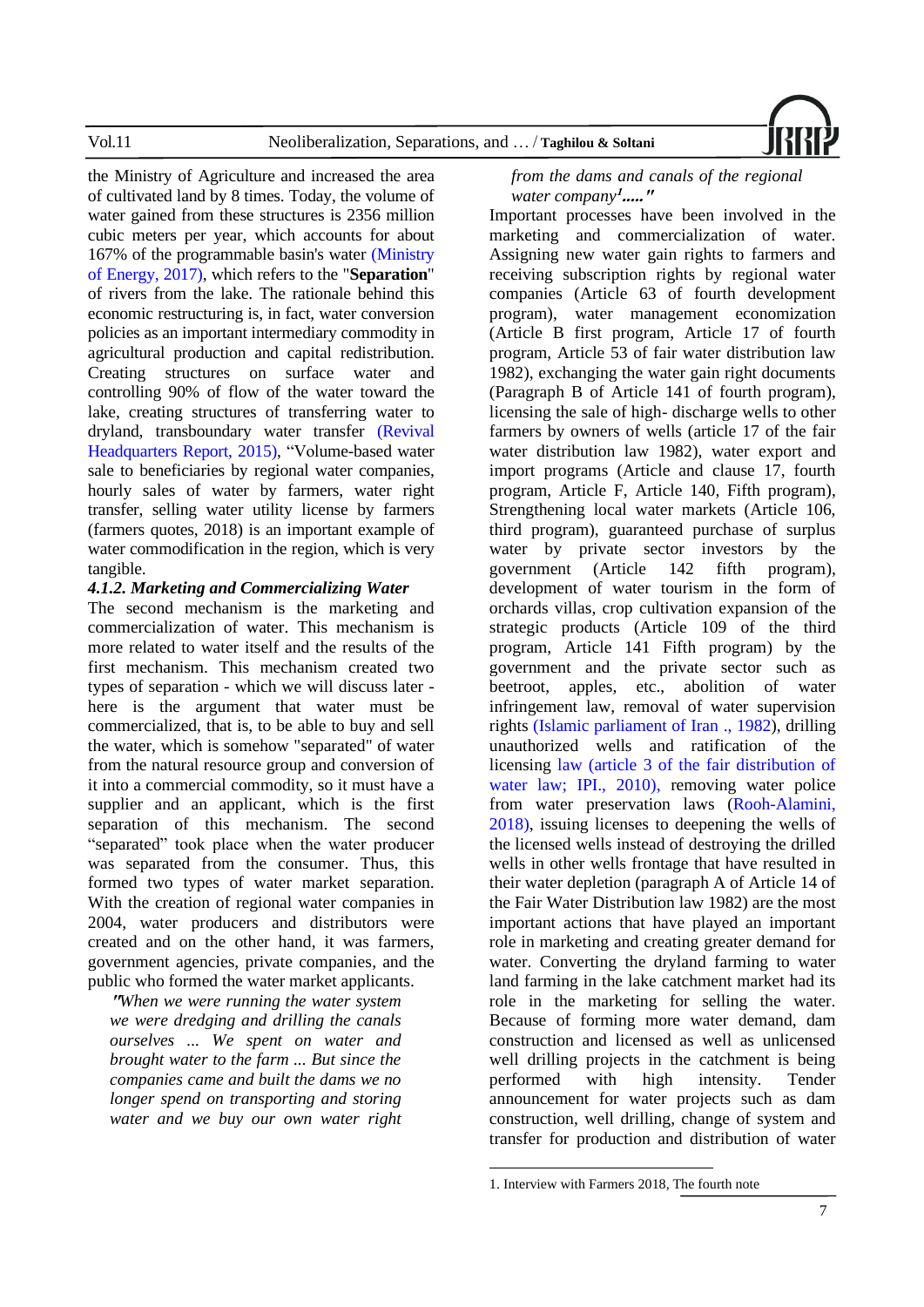

has been increased in the commercial market; in a way that after the construction of regional water companies, 13 dams in Lake Urmia catchment has been constructed. Water supply from all surface structures reached about 2356 million cubic

meters per year that make up more than 74 percent of the total water inflow of the basin (Ministry [of Energy, 2017\),](#page-17-5) which is about three times more than the standard water gain [\(Figure](#page-7-0)  [2\).](#page-7-0)



**[Figure](#page-7-0) 2. Water volume of important dams and distribution of dams in the watershed**

# <span id="page-7-0"></span>*4.2. Corporate Governance and Privatization, programs and water laws*

Water privatization has been introduced since the 1980s [\(Hall & Lobina., 2008\).](#page-15-17) The term privatization refers to "the processes by which water resources are used by the private sector to generate profits with a commodity that was previously a common resource" [\(Karunananthan,](#page-16-14)  [2019, p. 5\).](#page-16-14) Speaking of water privatization, this question is raised: which properties of water are subjected to privatized logic and create profitability for the private sector? Production services, distribution services and water itself as a marketable commodity have made water an important source of private-sector profitability and investment. Water is a public natural resource and has been referred to in all land development programs and laws, but in practice by specific mechanisms has caused it to "separation" from its actual role, which [Harvey \(2007\)](#page-16-0) calls it invisible dispossession. It is water privatization processes and mechanisms that include the transfer of ownership, short-term renting and contracting systems and the reduction of government investment that provides the legal framework and conditions necessary for the private sector to generate profits.

# *4.2.1. Transfer of ownership*

The first mechanism is the transfer of ownership through which the owner has the right to exploit, transfer, sell, etc. Due to public ownership of water, there is no transfer of ownership of water itself, and water-dependent production and distribution services have been transferred to the private sector, through which the water itself has been owned by the private sector. **Separation** and wealth assembling has been done through specific laws in the programs and laws of fair water distribution.

Issuance of water documents to right holders and owners (article 107 of third program), transfer of ownership of water facilities to companies (paragraph A of article 133 third program), transfer of property, facilities, machinery ownership and any ownership of water facilities to companies (article 7 of N clause fourth program, article 29 and 32 of the fairwater distribution law of 1982), removal of government supervision right over the distribution and consumption of water in accordance with the 1966 water distribution law of 1982, restraining water in cooperation with the private sector (article 75 fourth program), issuance legal act of water utilization for all right holders and holders of water allocation license (article 141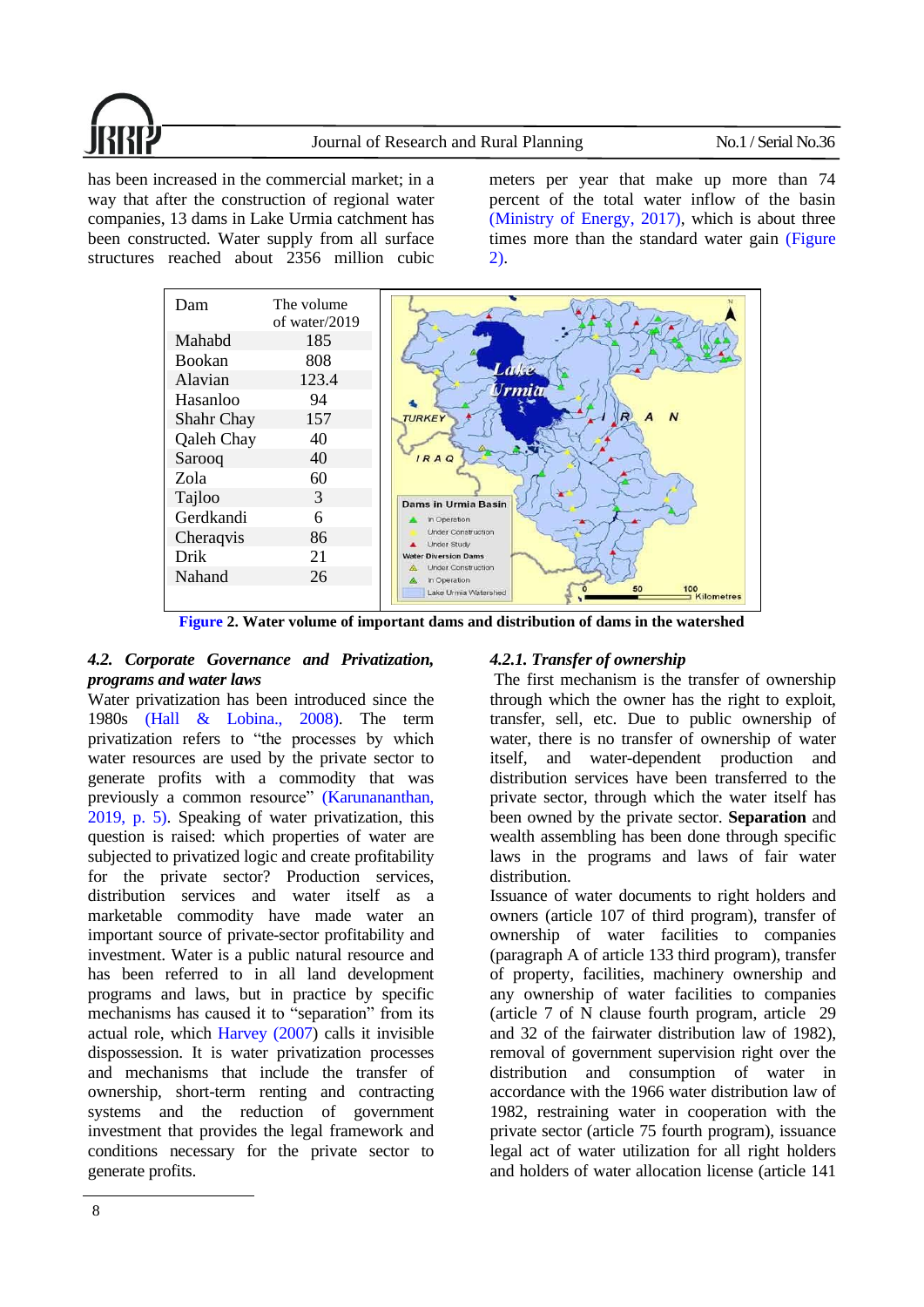

of clause b of the fifth program); delivering water distribution to the nongovernmental sector (Article 143 of clause b of the Fifth program) were programs implemented by the government.

*"... the cooperative water company is making our water flow poor and they no longer possess their past power ... so we can no longer control the water gain of the people who live in the upstream of the river, the government also does not control ... in the villages of the upstream parts of the river due to the large cultivation and expansion of orchards in the fields, the water gain is abundant and unrestricted, and people draw large quantities of water from the river. Nowadays the water does not reach the villages in the downstream parts of the river ..."<sup>1</sup>*

The laws approved in 2004 paved the way for the formation of regional water companies, the entry and control of contractors in the water production and distribution sector. In the form of these companies, the following activities were practically transferred to the private sector [\(Regional Water](#page-17-10)  [Company of west Azarbaijan,](#page-17-10) 2004).

- Conducting studies needed to identify, develop and exploit water resources
- Preparation and implementation of water supply and water transfer plans and projects for different consumption sectors, irrigation and drainage networks
- Operation and maintenance of water supply and transition facilities and structures
- running the law on fair distribution of water and other laws and regulations related to the water
- Granting subscriptions to applicants based on specified tariffs within the framework of the laws and regulations.
- Delivery of needed water to subscribers in different sectors of consumption based on tariffs approved by the relevant legal authorities.
- Purchase of services from a non-governmental sector for the study, administration, operation and maintenance of water facilities and structures.
- Offering domestic corporate bond and pre-sale of water subscriptions
- Engaging the public and NGOs in implementing water resources development, irrigation and drainage projects
- Performing business operations and transactions within the framework of General Assembly approvals and related laws and regulations that are necessary for the purposes and benefits of the company.

#### *4.2.2. Short-term rental and contracting system*

The second mechanism is the short-term renting and contractual system, whereby the water or water share of a beneficiary are transferred to another individual contractor for a given period. This contract is concluded between farmers, government and farmer, company and farmer. Important processes have contributed to the formation of the tenancy system. Transfer of water resources and arable lands to the villagers under appropriate and provisional conditions (Article 108 Third and Fourth program); conditioned issuance and extension of gaining license to reduce water pollution by consumers (article 134 third and fourth program, article 23 of the fair water distribution law 1982), exchange of operational documents by short-term contracts (article 141 fifth program), issuance of temporary licenses for use of water to farmers by the ministry of energy (article 18 of the fair water distribution law 1982) are the laws that has led to the instability and disruption of agricultural water resources. These "separation" laws created an emotional sense of owning and protecting from water resources; the result and the reaction of the farmers to these laws, the short-term view toward the water use, surplus use of water, stealing water and drilling of unauthorized wells were for supplying secure agricultural water in the region. According to the Urmia Lake Restoration headquarters and [Ministry of Energy \(2017](#page-17-5)) report, more than 40,000 unauthorized wells have been dug in the area over the last 30 years in the Lake Urmia catchment, which drains about 1.5 billion cubic meters of water annually.

#### *4.2.3. Reducing government investment*

The third mechanism is to reduce government investment in the water sector and attract private investment. This mechanism can be defined as the "separation" of the benefactor of the people's interest from the people. Investing in water is done in three parts: production, distribution and consumption. Increase in the cooperation with the private sector in new water resources investment (Article 75 Fourth program), investment and

<sup>1.</sup> Interview with farmers 2018, The second and 17th note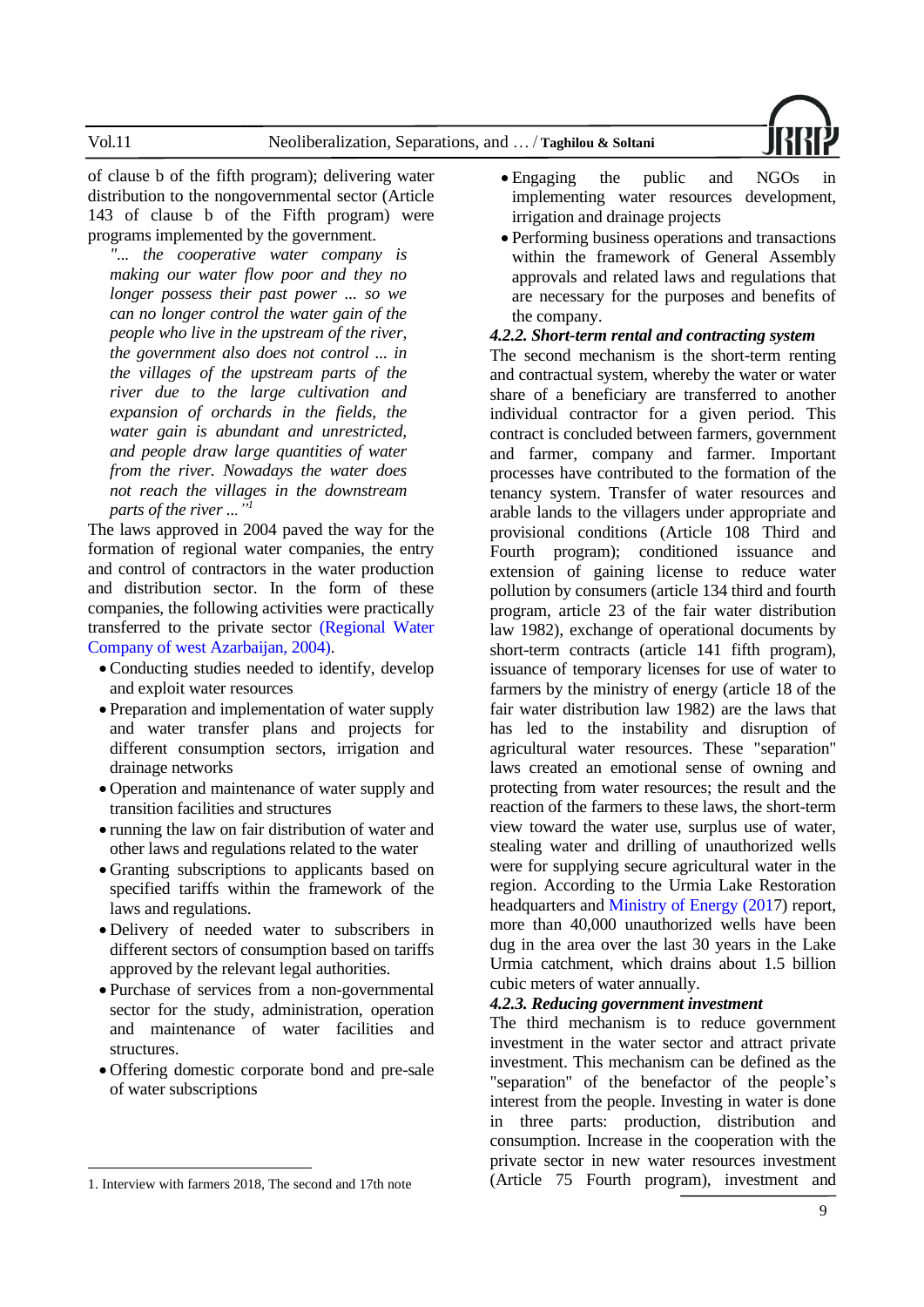

ownership, management and operation of dams and water supply networks by the private sector in compliance with the general policies of article forty-four of the constitution law (clause b, article 142, fifth program) and co-investment with nongovernmental sectors up to 49% in agriculture and water resources (article 149 of the fifth program) has been the rules of investment in the water sector. Under these rules, more government investment has been made in the area of surface water containment and transition of it, and in the consumption sector, the government has drastically reduced its investments; even in the water production sector, its share has dropped to less than half. The private sector is more eager to invest in the area of surface water containment and transition because of its high profit and benefit. Most of these laws expanded private-sector investments to gain benefit from public resources. Extensive dam constructions, inter-basin transmission of Zarrineh Rood water to Tabriz (150 million cubic meters per year), Zola to Gharabagh and Govarchin Ghaleh!! (3.7 million Cubic meters per year), Silve to Naghadeh and Lake Urmia (190 million cubic meters per year), and Zab River to Naghadeh plain and Lake Urmia (under construction) were instances of such investments.

# *4.3. Financialization, programs and plans*

The term financialization refers to allocation mechanisms such as facility payment credits, pricing the water, and water taxation systems, which its aim is to transform water resources management and water services into financial assets [\(Karunananthan, 2019\)](#page-16-14). Aspects of water distribution and production are characteristics of water that, in combination with several specific mechanisms, have been the function of the financialization logic.

# *4.3.1. Separation of People from Public Interest*

The first mechanism is to dispose people from the public interest. This separation is through the provision of low-interest credit facilities from public credits to investors; this mechanism has been introduced in most of the development programs, thereby creating a significant opportunity for greater profitability in the water sector that can be exploited. This can be defined as "separation" of people from the interests of public resources. Definite allocation of 30% of annual water credits as transferable facilities to private sector investors (Note 76, second program,) paying 70% of interest and fees on transferred water

facilities to private sector (Note 77, second program), allocation of 25% of banks' annual facilities to the water and agriculture sector (clause J of Article 106, third program and Article 10, Fourth program), paying low-interest facilities from the National Development Fund to water investors (clause Z of Article 84, fifth program) were programs implemented by the government in the water sector and created the situation for gaining wealth in this sector. According to the Ministry of Agriculture (2011), by the end of the third program, about 14.3 percent of banks and credit institutions facilities specified to the private sector in the water-related drudgeries, and at the end of the fourth program, 20 percent of commercial banks' facilities were allocated to the water sector.

# *4.3.2. Tariff on water*

The second mechanism has been the allocation of tariff on water in water distribution sector and water production services instead of real value of water. Pricing the natural resources has been one of the methods of capital redistribution and class power restructuring [\(Harvey, 2007\).](#page-16-0) Water tariffs have been emphasized in development programs and the fair water distribution act. Determination of prices according to the law on stabilization of crop water rates (article 107 of the third program). determination of the economic value of water in the basins considering the intrinsic value and investment (clause J of article 17, fourth program), determination of subscription right for water by the regional water company (article 63 fourth program), pricing the water based on the costs of the water extraction (article 53), fair water distribution act 1982 are some of the water laws that have been involved in allocation of tariffs on water. Allocation of tariffs on water has led to the 'Separated' of water from its essence as a natural resource, which is referred to in the commodity sector. Under these rules, regional water companies created numerous dams in the catchment to sell surface water, regardless of ecological issues. [According to Lake Urmia Restoration Headquarter](#page-15-16) [\(2015\),](#page-15-16) 53 dams were built on seasonal and permanent rivers, and about 90 percent of the surface flow to Lake Urmia was reserved for sale and volume delivery to farmers, in a way that these companies were not satisfied to release the lake's share. This has in some ways demonstrated that the expropriation of public resources has been in the private sector's interests and benefits **.**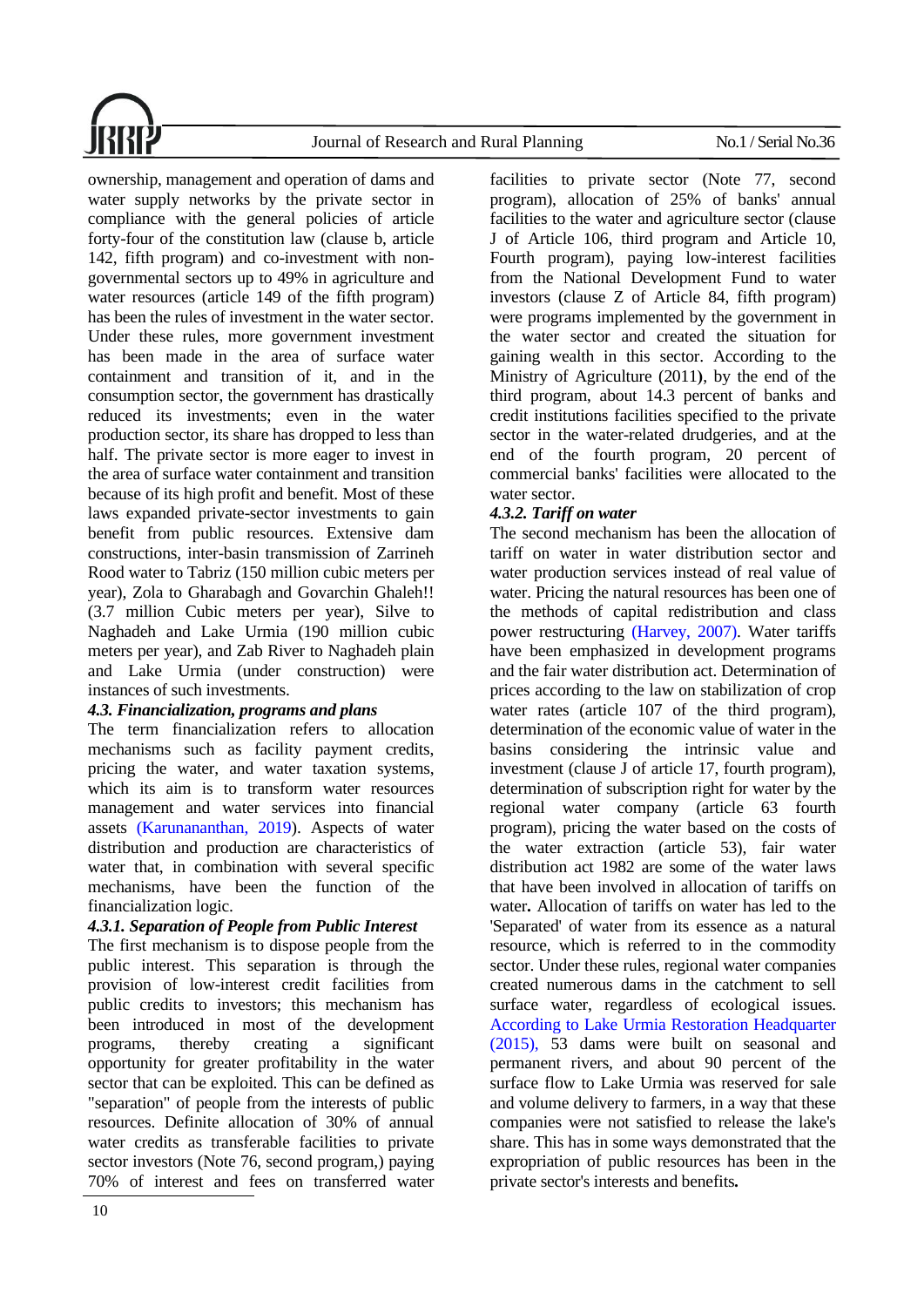

Neoliberals believe that pricing water is effective in maintaining and using it properly [\(Webber et](#page-17-11) al., [2008\),](#page-17-11) but it is the actual pricing system that has the most impact on optimal water use. The current form of water pricing in the Lake Basin has been inefficient and in practice has been led to separation of the public ownership and resulted in the transfer of capital to service providers and water extractors. Determining the correct price of water is influenced by the economic value of the resources and the level of service provided [\(Toan,](#page-17-12)  [2016\)](#page-17-12)

However, in the Lake Urmia Basin, water consumption tariffs are not dependent on water value (Article 17 of paragraph J, fourth program) and it depends on water services, extraction costs and harvest rates.

#### *4.3.3. Low rates or elimination of income tax*

The third mechanism is decreasing price rates or elimination of income tax on water-related activities. In the direct tax law program, all income from agricultural activities is tax-exempt [\(Ministry](#page-17-13)  [of Economic Affairs and Finance, 2002\)](#page-17-13), the elimination of taxes on agriculture and water sector is applied to all development programs. The tax exemption used by the government to attract private sector funds in the water sector have provided an important platform for investment, most of which has been in water supply and transport. Based on the water tax exemptions and the elimination of water tariffs in groundwater extraction, the number of wells increased from about 45,000 to over 90,000, and on average 7 wells were drilled per square km of the catchment area, thereby increasing the extraction rates of these wells up to 1717.4 million cubic meters (Cultural and [Social Committee of Lake Urmia](#page-15-16)  [Revival Headquarters, 2015\).](#page-15-16)

#### **5. Discussion and Conclusion**

In this article, the purpose of the researcher is to express and reveal the relationship between the adjustment policies and the crisis in Lake Urmia. According to the exploratory studies in the literature review, it was assumed that there was a strong relationship between privatization, commodification, and financialization policies with increasing water extraction over the feeding capacity of the Lake Urmia's catchment. By examining the relevant documents and the programs implemented, it was revealed that the government has shifted pressure on water resources by implementing structural

adjustment policies to safeguard the interests of the ruling class. The results, of course, do not support all the theoretical assumptions of neoliberalism as cited in most of the literature, for the weaknesses and inadequacies of experiences in the Lake Urmia catchment severely limit the conclusions.

#### *5.1. Economic restructuring and the water crisis*

The restructuring of the economy towards exports has affected the production role of water as the main input of production. As a result, it concentrated water projects more on the production and distribution of water in the form of surface water control and transition and marginalized consumption management programs. In fact, the export of agricultural products is the transfer and export of virtual water. However, the presented results are inconsistent with [Carr et al.'s \(2013\)](#page-15-18) study because the results of their research indicate that, the distribution of virtual water within a network of exports and imports in the studied countries has contributed to a balanced distribution of water across different geographic regions. However, this result is a little puzzling for Iran, which lies in the dry belt of the world and it has a traditional kind of agriculture.

Another point in the economic restructuring is the emphasis on economic growth through export of products, which its expansion has been highlighted in the results. The link between economic growth and water distribution in the area, which was the case of the study, is in line with the studies of [Tamea et al, \(2014\),](#page-17-14) who identified economic growth as the propellants of water export. The relationship between water consumption and economic growth has also been clearly stated in the studies of [Ebrahimi, \(2016\),](#page-15-19) [Barbier,](#page-14-7) (2004) and [Yue et al.](#page-17-15) (2017). The interpretation is that creating economic growth and increasing agricultural share in it requires trade and more consumption of natural resources in the first place. According to the presented results, this growth in the Lake Urmia's catchment has occurred more by increasing the area under cultivation with more water consumption, than increasing productivity; [Heidari's \(2014](#page-16-15)) study confirms this idea, but one should bear in mind that strong economic growth are eminently linked to the consumption of water resources, and it could result in its "**Separation**" from environmental consequences and water crises. This is the issue that David [Harvey \(2007\)](#page-16-0) has repeatedly mentioned in his book entitled A Brief History of Neoliberalism, but it should also be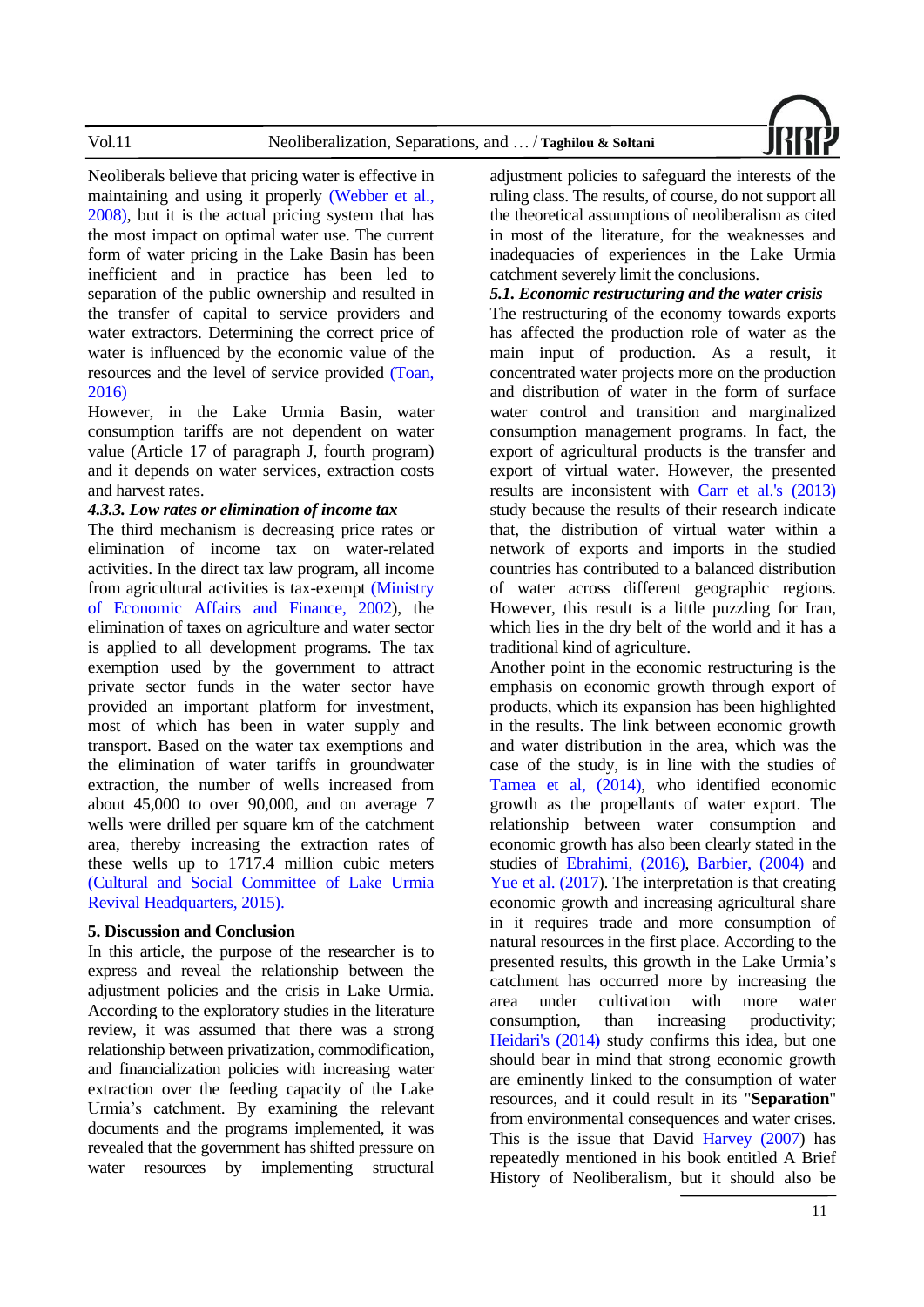

noted that this "separated" is not merely explained by the logic of redistribution and accumulation of capital. It is deduced that in addition to the redistribution of wealth, the adoption of food security policies without dependency on other countries by the political ruling class to rebuild the power has fueled this "separated".

#### *5.2. Food security and the water crisis*

The creation of food security by government (abundance of subsidized/low-priced food) has led to the withdrawal of water beyond the capacity of the catchment in two ways. First, creation of the food security which is done by keeping crop prices down; to reduce food prices, adding tariff on water without calculating the intrinsic price of water itself, and under the "Crop Water Stabilization" act, which reduced the price of water in food production and it has reduced the conservation value of these resources, which has led to high water consumption.

*"... We get the crop but their price is low. It is not cost efficient for us and we have to cultivate our land for more production every year so we can get more crop and increase our income ... we changed our seeds for more production, and these seeds need more water. Previously we used to plant wheat and irrigate two or three times, but now, we plant wheat and irrigate six times…"<sup>1</sup>*

Nonetheless, this should not be interpreted like the way that real pricing reduces water consumption. In fact, this rise in the water prices have helped the commodification of these natural resources to be bought and sold on the market, which has led to the extraction of water for trade, whether in the form of direct sale or in the form of the product trade.

#### *5.3. Commercialization and water crisis*

A study by [Sangameswaran \(2009\)](#page-17-16) in India shows that the commercialization of water is rapidly expanding and is being emphasized by the scientific and legislative communities. The results of the present study also indicated that the government has taken significant indirect steps to expand the water trade. Water trading has been studied in various research under the title of virtual water trading [\(Hoekstra, & Hung,](#page-16-16) 2002; [Hoekstra,](#page-16-17)  [& Hung, 2005\)](#page-16-17). The important point is that virtual attribute does not mean unreal, but frankly, it should be said that virtual water is completely real water. The business appears to have proposed a strategy to mitigate water scarcity in geographic areas but in practice has acted as a private sector profit gaining strategy. If this were not the case, a country like Iran with extremely severe water shortages would not have exported any agricultural crop, even though the results showed an increase in crop exports (virtual water). In addition, the results presented indicated that water trade has been common among farmers in local level in the catchment areas. The water transfer in the catchment, which is mentioned in the results, is an example of this trade. The difference between this paper and previous studies is its potential in providing some indications of the local water trade. There may, of course, be another interpretation that scarcity, an attempt to protect the vital value of water, creates its trade. However, these three characteristics have created the conditions for private sector activity to enter the field under the title of development (increased productivity), with the aim of protection, and the invisible, behind-thescene logic of profit maximization in the region. It is these characteristics of water, of course, that have posed a major problem in the empirical expression of the water trade for the purpose of capital accumulation and redistribution. Water conservation and productivity enhancement under the title of development and social justice can be implemented without water privatization [\(Lobina](#page-17-17)  [& Hall, 2000\);](#page-17-17) nonetheless, [Hall and Kuiper](#page-15-20) [\(1998\),](#page-15-20) [Bawa et al \(2009\)](#page-14-8) show that commercialization has been accompanied by privatization

#### *5.4. Privatization of ownership and water crisis*

Privatization of ownership of water itself in the form of transferring water ownership has not been done in a specific patter[n. McKenzie et al., 2003](#page-17-18) have also pointed to this issue in water privatization. Water itself, distribution monitoring and allocation, pricing, and services are features that have been addressed in the privatization debate [\(Draper, 2008](#page-15-21)), which our results confirm these factors as well. The main problem in this part is the weakness of the experiences of water privatization in agriculture sector and its environmental impacts. Therefore, from this perspective, this study is unique. Given the general rights and legal limitations of water ownership transfer, lien, tenancy system and short-term contracts in the agricultural water sector, also seen in the studies of [Lefkoff and Gorelick \(1990\)](#page-17-19), has been the private sector profit maximizer trick. These short-term

<sup>1.</sup> Interview with farmers 2018, The third and furth note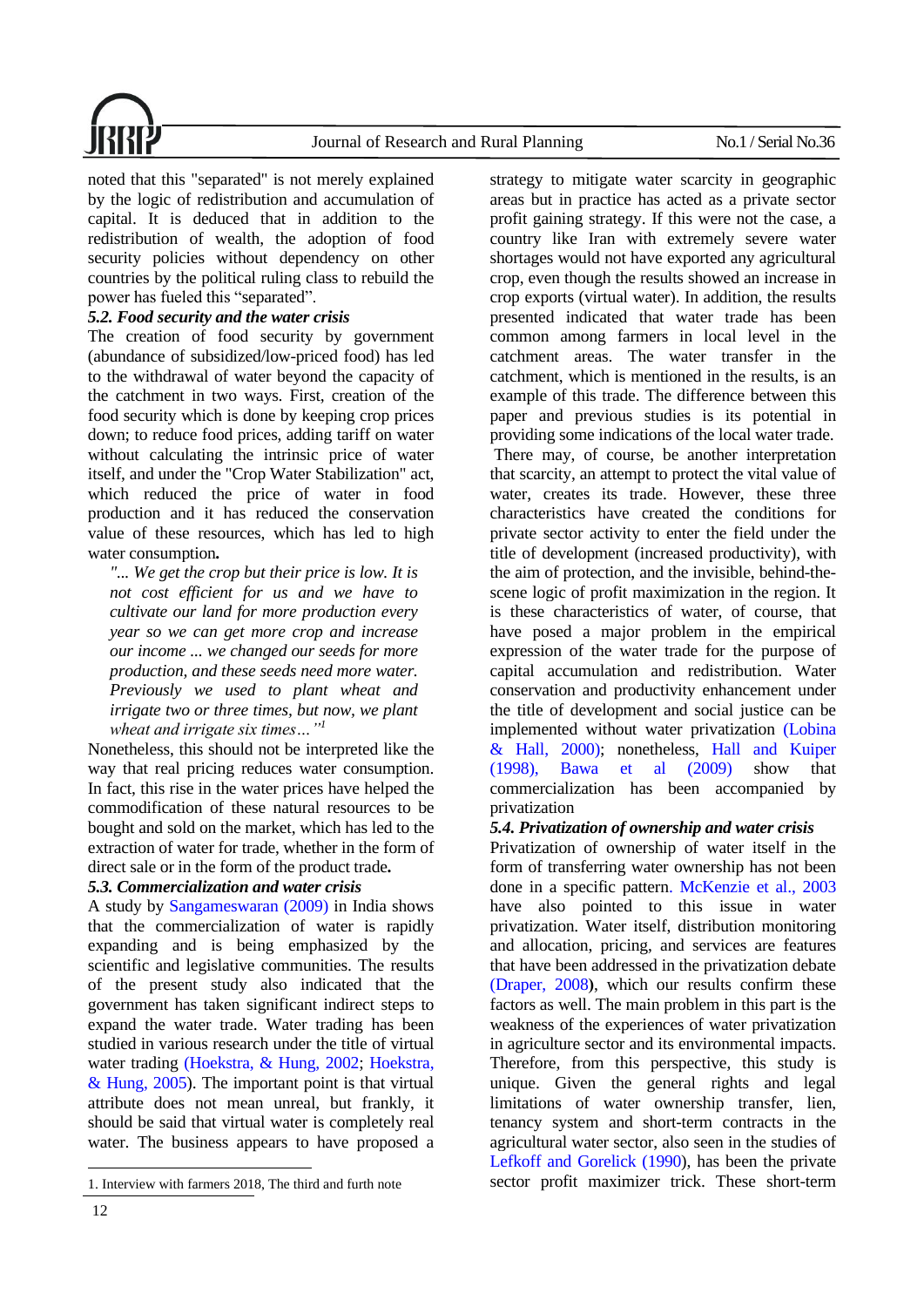

contracts, or in another term, "separation" of the sense of ownership and protection, have been involved in the water crisis, because, first, shortterm contracts have failed to make profitable expenditures, no protection-related investment, which is not invested on water, and water only used to produce high-value goods with high levels of consumption without supervision of government in pricing has been allocated and used in line with bad environmental consequences. Second, short-term contracts and renting systems are not a guarantee of profitability against environmental threats, such as drought in coastal surface water, but by creating water structures such as dams by these companies, this has provided confidence to temporary tenants, and guarantees a renting and contract-based system.

The expansion of privatization and the spread of the renting and contracting system have been subject to a decline in government investment. Since the creation of water companies, government investment in water consumption management has fallen sharply. These investments by government have also fallen to less than half in production and transmission. Studies indicate that government investment in water is effective in reducing the water crisis. In many countries, street protests against privatization have shown the effectiveness of presence of government in the water sector [\(McKenzie et](#page-17-18) al., 2003; [Prasad, 2006\).](#page-17-20) According to the results, it is not claimed that the government did not have the necessary investment; rather, it is probable that government investments were more in the production and control of water than in consumption, distribution, and protection. Reducing government's direct investment in the water sector has benefited the private sector in three ways; first, the space for private sector investment has been wide open and regional water companies have invested in water production. Second, the small investment made by the government in the production sector has played a role in creating the water market for consumption and private sector investment. In other words, government's investment in water production has caused a "separated" of water producer with water consumer, which this "separated" is filled with water distribution and transition system service companies and modified seeds, the effects, which are mentioned above. Third, the results also show a decline in government's investment in water production. Nonetheless, wherever there is no

direct investment in water production, it has played a role by the provision of credit facilities to the private sector.

"…in the past due to water scarcity (the river as the main sources of agriculture) the value and importance of water was high and people regarded it as one of the sacred and magical blessings of God ... since the expansion of privately dam building, water canalization and drilling of wells in agricultural fields the sanctity of water disappeared, and people used God's blessings without thanksgiving, without restraint and without a culture of saving it... When the government canalized and constructed dams and drilled wells, the quantity of the water grew and people used it countlessly and planted new crops and have transformed their lands to the gardens and entertainment fields to earn more money …"<sup>1</sup>

*5.5. Water sector credit facilities and water crisis* Water sector credit facilities have been offered as loans from public sector sources to the private sector with low-interest, which has been addressed in [Prasad's \(2006\)](#page-17-20) study. These facilities are more for the production and distribution of surface water than in the conservation and consumption part, as evidence suggests that investments in surface water have taken place and no specific action have been taken for groundwater. In the part of surface water, the designation of water control and transition structures projects is high and it is highly attractive to the private sector in maximizing profits; in other words, credit facilities have been in favor of private investor firms to increase water productivity. Providing low-interest credit facilities from public sources has led to greater control of the water for sale through the private sector and the regional water company without letting the lake share to be released.

In addition to providing low-interest facilities, eliminating taxes on production, investment, and value-added from agriculture in general and from water in particular in all economic programs and laws of Iran, was among the other government actions in the water sector, which were in benefit of investors and companies, which was called **Separation** of people from the public interest resources, as mentioned above. The elimination of taxes and consequently the elimination of government spending in the water sector have

<sup>1.</sup> Interview with farmers 2018, The 13th note.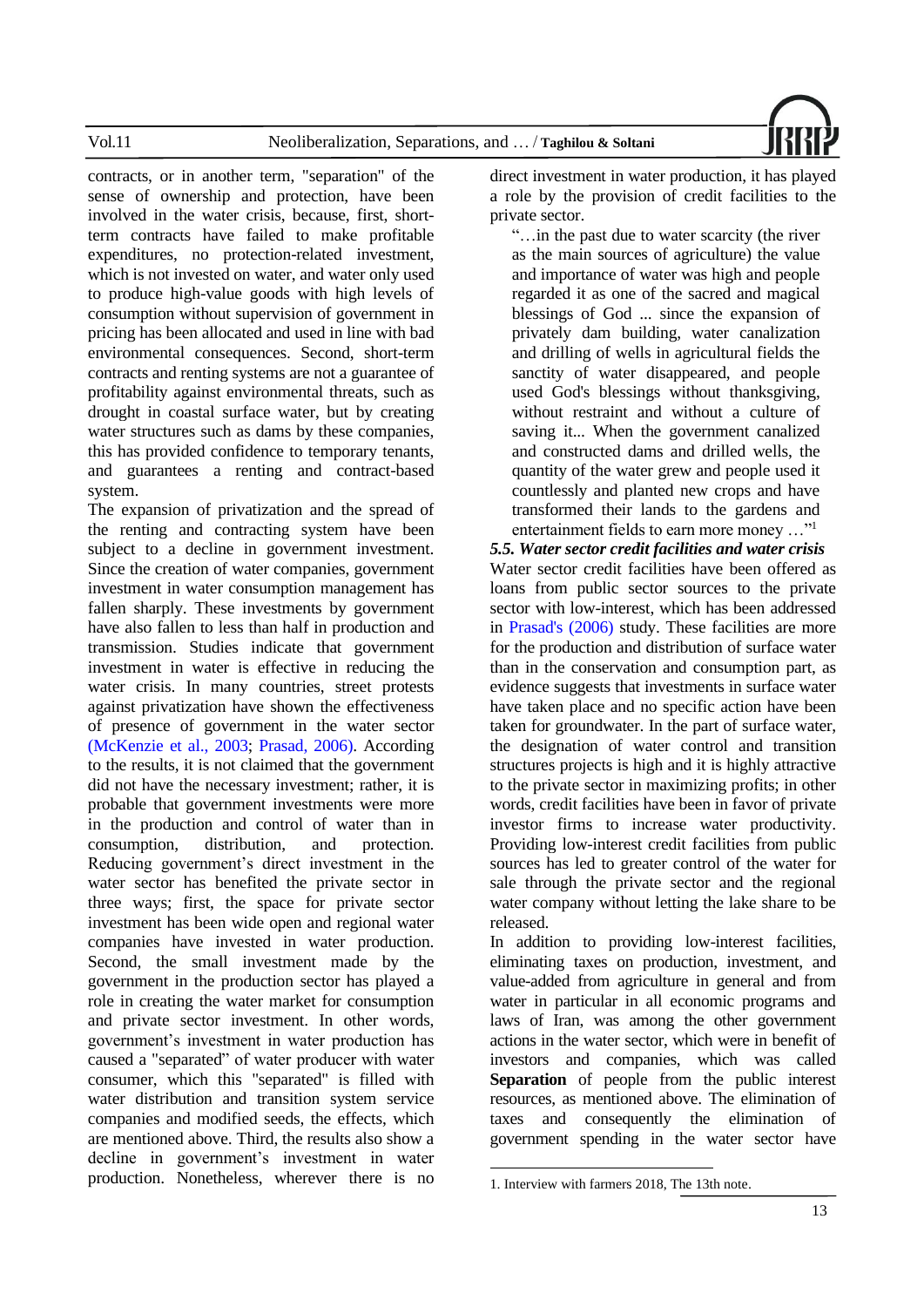

imposed and transferred costs on water resources and have resulted in the loss of water resources. This interpretation is consistent with the results of World-Ecology and Ireland: The Neoliberal Ecological Regime [\(Deckard, 2016\),](#page-15-12) [Kilimani \(2015](#page-16-18)), and [Bluffstone \(2017\)](#page-15-22) studies of environmental taxation in transition economies. [Spratt \(2012\)](#page-17-21) also stated in his study that taxing environmental resources has a great impact on controlling pollution and water loss. The interpretation of the government's intention in elimination of the tax on agriculture and the environment is not too complicated. The government has two major goals in tax evasion. First, lowering agricultural product prices and creating food security and preventing public discontent with the ruling class. Second, attracting private sector investment and lowering their costs. Since the tax is not levied on agriculture and water, the government has not invested in the protection of surface and groundwater, and the private sector and the beneficiaries have not invested in water conservation as well, especially in groundwater, for the reasons mentioned above. All the costs has been transferred to the environment and the water crisis in the Lake Urmia catchment is the result of it. In other words, tax evasion eliminates incentives to safeguard public property and act for the benefit of private investor companies. Tax cuts, in addition to environmental impacts, have also been effective in tariffing water, thereby exacerbating the water crisis.

# *5.6. Tariff and water crisis*

Water tariffs were in the water production and distribution services sector and were not for water itself. Tariffing on water without the price of water itself or the **Separation** of water from its natural value has moved most of the costs from the investor to the environment. It should not be thought that pricing alone can reduce consumption [\(Berbel & Limon, 2000\),](#page-14-9) but it is a solution, in which the protection of public rights and water is an important principle. Pricing is efficient only when investment and cost is also being done in consumption [\(Watto & Mugera, 2016\)](#page-17-22) and conservation [\(Abu-Zeid, 2001\)](#page-14-10). The most important issue here is not the price of water, but the system of pricing. The real price of water is the cost, which includes three components: supply and distribution costs, economic costs and resources, environmental costs [\(Toan, 2016\)](#page-17-12) that the operator and investor must pay. The main problem in this section is the lack of evidence, statistics, and information from water price and its pricing, which

has made it difficult to analyze the results. However, the results showed that none of these three components was observed. According to water laws and regulations, it is inferred that economic costs, distribution and resources, have not actually been realized due to subsidies in the form of tax exemptions and low-interest facilities. In addituin, environmental costs have not entered into the play in the pricing system at all, which in a way led to shift of public interest to the pockets of the operators and the investing companies and by not paying the environmental costs, the water crisis has been formed.

Theoretical framework of the article, findings and discussion to answer the research question about the role of neoliberal programs in the ecological crisis of Lake Urmia indicate that neoliberal discourse with methods and tricks of privatization, commodification and financing, has had a clear impact on the crisis of Lake Urmia. Privatization and commodification have been achieved by achieving economic growth through agricultural development, increasing agricultural exports and foreign exchange earnings, increasing employment, ensuring food security and, in general, developing the commercialization strategy of the agricultural sector through minimization. Environmental watersheds and the development of irrigated lands have been achieved with the least attention to increasing productivity. Also, the trick of financing the neoliberal discourse in the Urmia Lake crisis is being pursued by directing credit facilities to the private sector and water companies to invest in production and distribution, failing to implement the pricing system and setting real water tariffs, reducing government investment. In the consumption management and protection sector and finally the elimination of taxes from the water consumption sector.

It is not claimed that this study addresses all issues related to the relationship between structural adjustment policies and the water crisis. However, in its own capacity, it can provide a new understanding of the social relationships in the organization of water production and consumption mentioned in the studies of [Jepson et al., \(2017\),](#page-16-19) the relationship between the power/legitimacy with water resources and the good governance of water management of [Empinotti et al. \(2019](#page-15-23)) and Loftus [\(2015](#page-17-23) **(**. The results and the arguments presented here show that when politics and economics are together (as it is always today), separating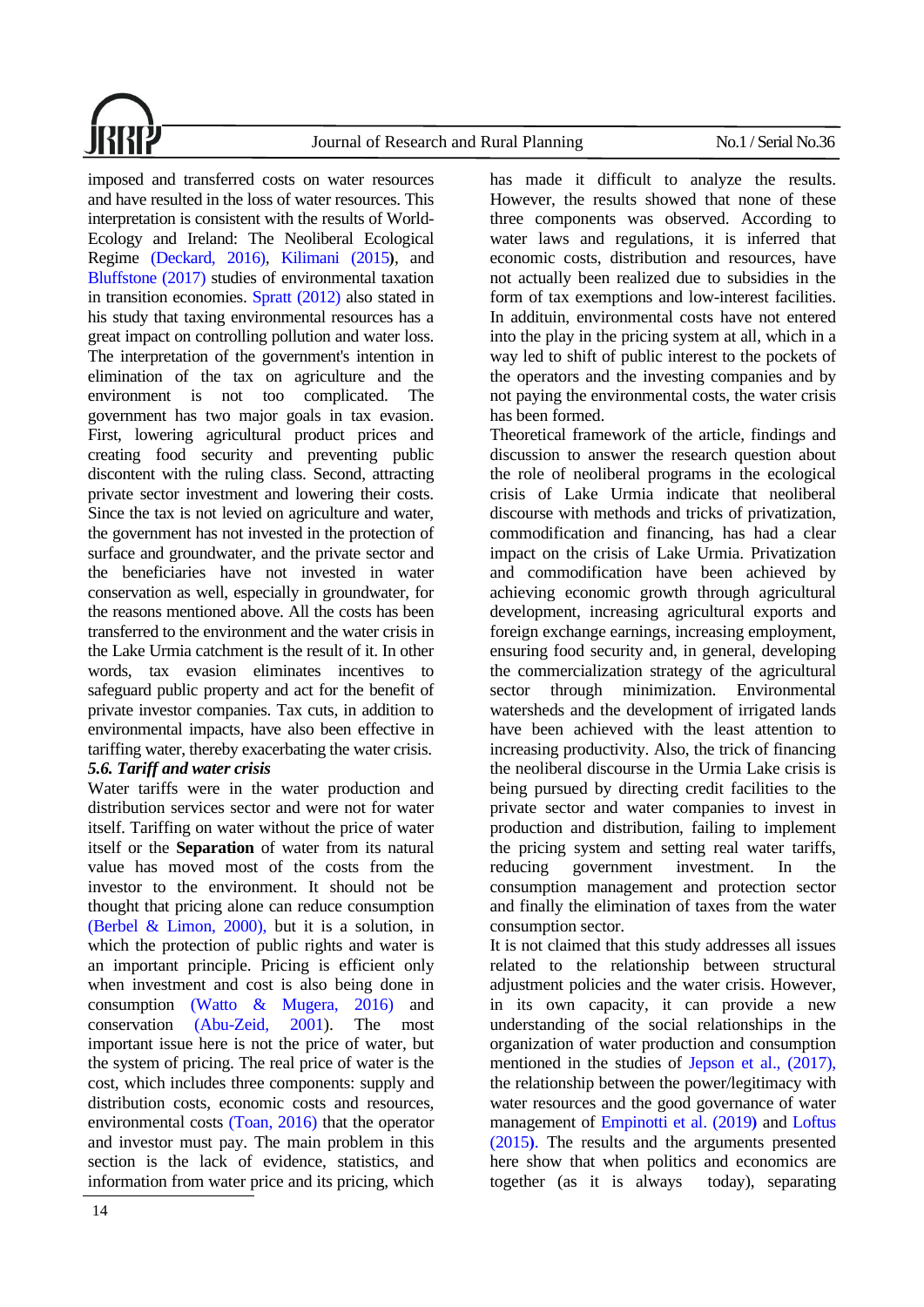

becomes a neoliberal trick to restore order and selfpreservation, and it causes, the "separated" of the elements of water, exploitation, private interests from public interest, and providing the environment and water resources for legitimacy and accumulation of capital through fraudulent trickery under the title of development and protection of class sloganistic values (capitalist and of course the ruling class) and they transfers the costs of these conspiracies to the environment and the water source.

To develop knowledge of the relationship between class power restructuring and capital redistribution with scarce resources such as water, it is necessary to study the relationship between the power and water in non-liberal political systems as well as governance and ruling over the operators of water. I will leave the first issue as an open issue and continue the second, showing how forms of governance with particular subjectivity are linked to the system of water exploitation and water resources in Iran.

This paper has a theoretical and fundamental approach to the relationship between political economy and power with biological resources (water).Researchers consider it necessary and effective to study thematic and spatial-spatial studies at geographical scales to expand knowledge in this regard.

**Acknowledgments:** This research did not receive any specific grant from funding agencies in the public, commercial, or not-for-profit sectors.

# **References**

- <span id="page-14-10"></span>1. Abu-Zeid, M. (2001). Water pricing in irrigated agriculture. *International Journal of Water Resources Development, 17(4), 527-538.* DOI: 10.1080/07900620120094109
- <span id="page-14-6"></span>2. Ahmad, J. U. (2010). Documentary research method: New dimensions. *Indus Journal of Management & Social Sciences*, *4*(1), 1-14. https://www.example.edu/paper.pdf
- <span id="page-14-1"></span>3. Alborzi, A., Mirchi, A., Moftakhari, H., Mallakpour, I., Alian, S., Nazemi, A., ... & AghaKouchak, A. (2018). Climate-informed environmental inflows to revive a drying lake facing meteorological and anthropogenic droughts. Environmental Research Letters, 13(8), 084010. DOI.org/10.1088/1748-9326/aad246
- <span id="page-14-0"></span>4. Allen, K. (2018). Why exchange values are not environmental values: Explaining the problem with neoliberal conservation. *Conservation and Society*, *16*(3), 243-256. https://www.jstor.org/stable/26500638?seq=1
- <span id="page-14-2"></span>5. Ashraf, B., AghaKouchak, A., Alizadeh, A., Baygi, M. M., Moftakhari, H. R., Mirchi, A., ... & Madani, K. (2017). Quantifying anthropogenic stress on groundwater resources. *Scientific reports, 7(1), 1-9.*  [DOI.org/10.1038/s41598-017-12877-4](https://doi.org/10.1038/s41598-017-12877-4)
- <span id="page-14-3"></span>6. Azizpour, F., Riahi, V., Tagiloo, A. A., & Karimi, K. (2015). Disaster management and rural vulnerability (case study Urmia County). *International Journal of Science Research*, *6*, 2136-2140. https://www.ijsr.net/get\_abstract.php?paper\_id=ART20171252
- <span id="page-14-5"></span>7. Bakhshianlamouki, E., Masia, S., Karimi, P., van der Zaag, P., & Sušnik, J. (2020). A system dynamics model to quantify the impacts of restoration measures on the water-energy-food nexus in the Urmia Lake Basin, Iran. Science of the Total Environment, 708, 134874. [DOI.org/10.1016/j.scitotenv.2019.134874](https://doi.org/10.1016/j.scitotenv.2019.134874)
- <span id="page-14-4"></span>8. Bakker, K. (2007). The "commons" versus the "commodity": Alter-globalization, anti-privatization and the human right to water in the global south. *Antipode*, *39*(3), 430-455. [DOI.org/10.1111/j.1467-](https://doi.org/10.1111/j.1467-8330.2007.00534.x) [8330.2007.00534.x](https://doi.org/10.1111/j.1467-8330.2007.00534.x)
- <span id="page-14-7"></span>9. Barbier, E. B. (2004). Water and economic growth. *Economic Record*, *80*(248), 1-16. [DOI.org/](https://doi.org/10.1111/j.1475-4932.2004.00121.x) 10.1111/ [j.1475-4932.2004.00121.x](https://doi.org/10.1111/j.1475-4932.2004.00121.x)
- <span id="page-14-8"></span>10.Bawa, D. B., Ani, A. O., & Nuhu, H. S. (2009). Perception of Privatization and commercialization of agricultural extension services in Adamawa State, Nigeria. *American-Eurasian Journal of Sustainable Agriculture*, *3*(3), 375-380. https://www.example.edu/paper.pdf
- <span id="page-14-9"></span>11.Berbel, J., & Gómez-Limón, J. A. (2000). The impact of water-pricing policy in Spain: an analysis of three irrigated areas. *Agricultural water management*, *43*(2), 219-238. [DOI.org/10.1016/S0378-](https://doi.org/10.1016/S0378-3774(99)00056-6) [3774\(99\)00056-6](https://doi.org/10.1016/S0378-3774(99)00056-6)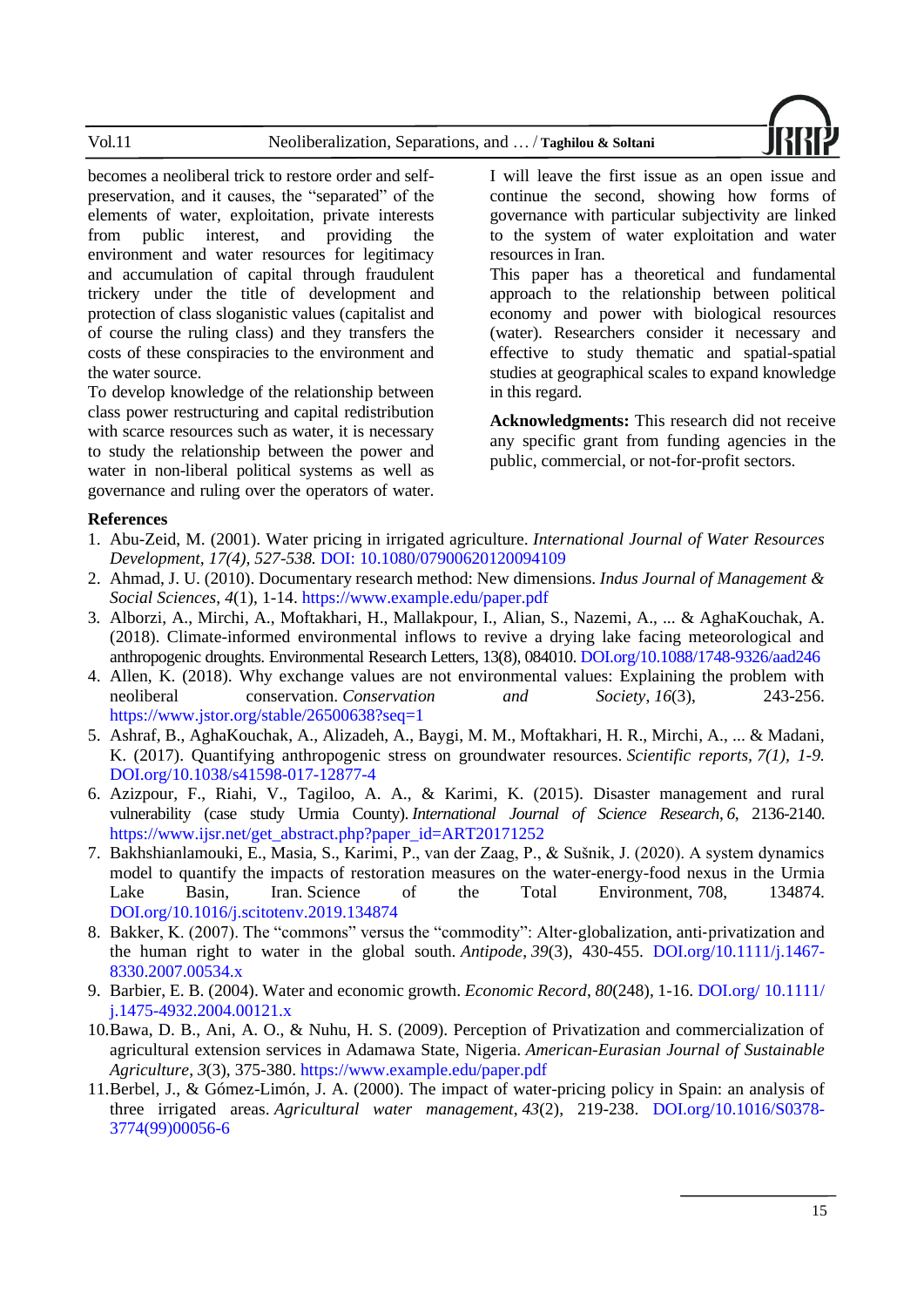- <span id="page-15-0"></span>12.Binkley, S., Cahill, D., Cooper, M., Konings, M., & Primrose, D. (2018). The emotional logic of neoliberalism: Reflexivity and instrumentality in three theoretical traditions. *The Sage handbook of neoliberalism*, 580-595. https://www.academia.edu/36492737/
- <span id="page-15-22"></span>13.Bluffstone, R. A. (2017). Environmental taxes in developing and transition economies. In *Environmental Taxation in Practice* (pp. 29-62). Routledge.
- <span id="page-15-5"></span>14.Boda, C. S. (2018). The entrepreneurial Sunshine State: Neoliberalism, growth management and environmental conservation in Florida. *Journal of Urban Affairs*, *40*(6), 838-862. [DOI.org/](https://doi.org/10.1080/07352166.2017.1413287) 10.1080/ [07352166.2017.1413287](https://doi.org/10.1080/07352166.2017.1413287)
- <span id="page-15-1"></span>15.Bonal, X. (2003). The neoliberal educational agenda and the legitimation crisis: old and new state strategies. *British Journal of Sociology of Education*, *24*(2), 159-175[. DOI.org/10.1080/01425690301897](https://doi.org/10.1080/01425690301897)
- <span id="page-15-13"></span>16.Bowen, G. A. (2009). Document analysis as a qualitative research method. *Qualitative research journal*. [DOI.org/10.3316/QRJ0902027](https://doi.org/10.3316/QRJ0902027)
- <span id="page-15-8"></span>17.Brisman, A., McClanahan, B., South, N., & Walters, R. (2018). Too Costly: Water and Privatization. In *Water, Crime and Security in the Twenty-First Century* (pp. 113-147). Palgrave Macmillan, London.
- <span id="page-15-14"></span>18.Burrell, G., & Morgan, G. (2017). *Sociological paradigms and organisational analysis: Elements of the sociology of corporate life*. Routledge.
- <span id="page-15-18"></span>19.Carr, J. A., D'Odorico, P., Laio, F., & Ridolfi, L. (2013). Recent history and geography of virtual water trade. *PloS one*, *8*(2), e55825. DOI.org/ 10.1371/ [journal.pone.0055825](https://doi.org/10.1371/journal.pone.0055825)
- <span id="page-15-9"></span>20.Castree, N. (2003). Commodifying what nature?. *Progress in human geography*, *27*(3), 273-297. [DOI.org/10.1191/0309132503ph428oa](https://doi.org/10.1191%2F0309132503ph428oa)
- <span id="page-15-2"></span>21.Chaves, M., Macintyre, T., Verschoor, G., & Wals, A. E. (2018). Radical ruralities in practice: Negotiating buen vivir in a Colombian network of sustainability. Journal of Rural Studies, 59, 153-162. [DOI.org/10.1016/j.jrurstud.2017.02.007](https://doi.org/10.1016/j.jrurstud.2017.02.007)
- <span id="page-15-11"></span>22.Christophers, B. (2015). The limits to financialization. *Dialogues in human geography, 5(2), 183-200.*  DOI: 10.1177/2043820615588153
- <span id="page-15-16"></span>23.Cultural and Social Committee of Lake Urmia Revival Headquarters. (2015). Lake Urmia, causes of drought and potential threats., Publish by Lake Urmia Revival Headquarters. [In Persian]
- <span id="page-15-12"></span>24.Deckard, S. (2016). World-Ecology and Ireland: The neoliberal ecological regime. *Jou*rnal of World-Systems Research, 22(1), 145-176. DO[I.org/10.5195/jwsr.2016.641](https://doi.org/10.5195/jwsr.2016.641)
- <span id="page-15-21"></span>25.Draper, S. E. (2008). Limits to water privatization. *Journal of Water Resources Planning and Management*, *134*(6*), 493-503.* DOI: 10.1061/(ASCE)0733-9496(2008)134:6(493)
- <span id="page-15-19"></span>26.Ebrahimi, N. (2016). Modelling of the relation of natural disasters and the economic growth using neural network. *Journal of Fundamental and Applied Sciences, 8(2), 1677-1699.* DOI: http://dx.doi.org/10.4314/jfas.v8i2s.105
- <span id="page-15-23"></span>27.Empinotti, V. L., Budds, J., & Aversa, M. (2019). Governance and water security: the role of the water institutional framework in the 2013–15 water crisis in São Paulo, Brazil. *Geoforum*, *98*, 46-54. https://www.researchgate.net/publication/328101444
- <span id="page-15-4"></span>28.Fioret, C. (2018). Against the Commodification of Water. *Alternate Routes: A Journal of Critical Social Research*, *29*.
- <span id="page-15-3"></span>29.French, S., Leyshon, A., & Wainwright, T. (2011). Financializing space, spacing financialization. *Progress in human geography*, *35*(6), 798-819. DOI: 10.1177/0309132510396749
- <span id="page-15-7"></span>30.Furlong, K. (2010). Neoliberal water management: Trends, limitations, reformulations. *Environment and Society*, *1*(1), 46-75. DOI:10.3167/ares.2010.010103
- <span id="page-15-15"></span>31.Germain, N. (2012). *U.S. Patent No. 8,170,867*. Washington, DC: U.S. Patent and Trademark Office.
- <span id="page-15-10"></span>32.Gómez-Baggethun, E., & Ruiz-Pérez, M. (2011). Economic valuation and the commodification of ecosystem services. *Progress in Physical Geography*, *35*(5), 613-628*.* DOI: 10.1177/0309133311421708
- <span id="page-15-17"></span>33.Hall, D., & Lobina, E. (2008). Water privatisation. *PSIRU Reports*.
- <span id="page-15-20"></span>34.Hall, M. H., & Kuiper, D. (1998). Commercialization and privatization of agricultural extension: The New Zealand experience. *Journal of production agriculture, 11(1), 135-140.* [DOI.org/10.2134/jpa1998.0135](https://doi.org/10.2134/jpa1998.0135)
- <span id="page-15-6"></span>35.Halpin, D., & Guilfoyle, A. (2004). Attributions of responsibility: rural neoliberalism and farmers' explanations of the Australian rural crisis*. Rural Society, 14(2), 93-111.* [DOI.org/10.5172/](https://doi.org/10.5172/rsj.351.14.2.93) rsj.351.14.2.93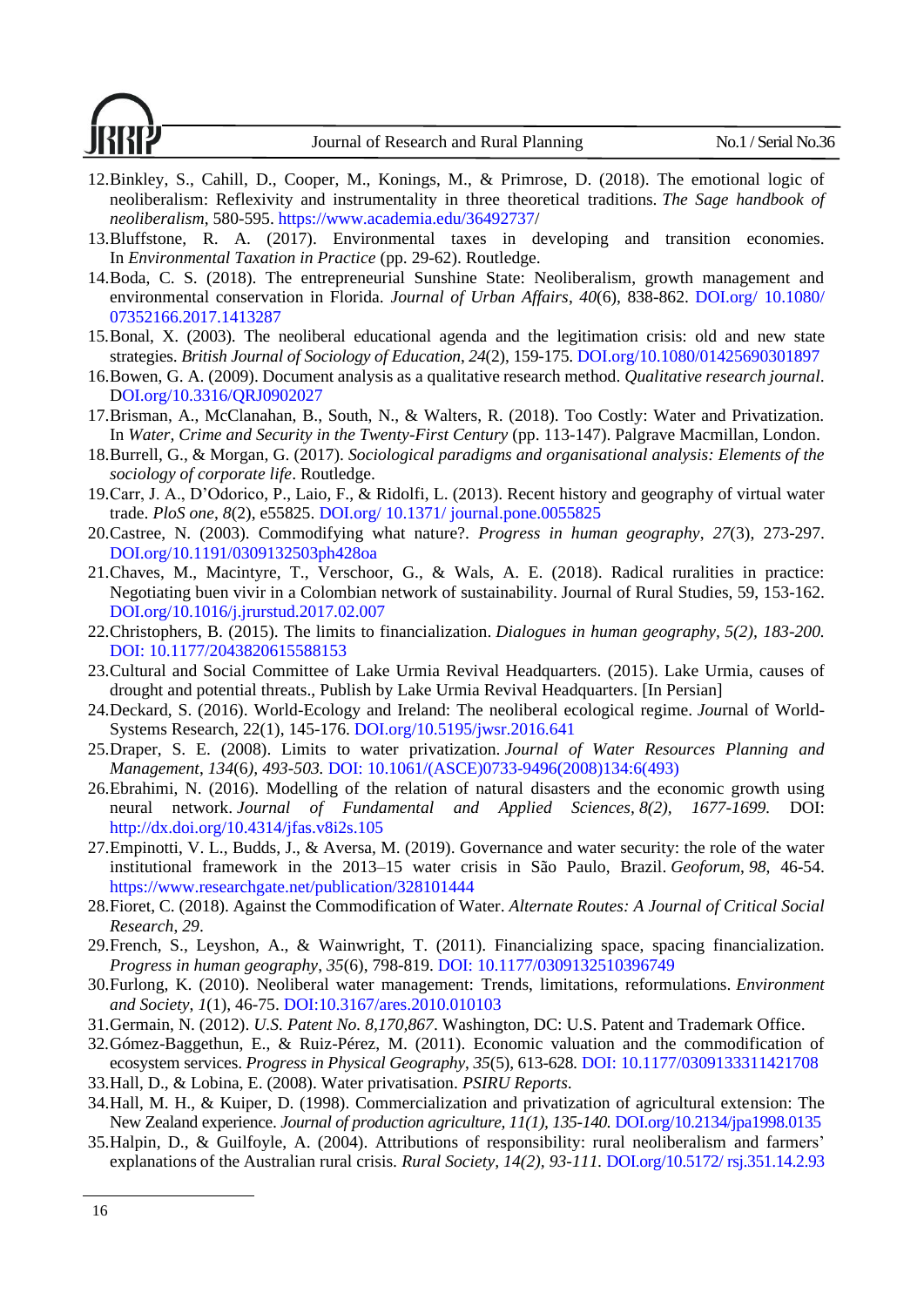

- <span id="page-16-10"></span>36.Hanlon, G. (2018). The first neo-liberal science: Management and neo-liberalism. *Sociology*, *52*(2), 298-315. https://journals.sagepub.com/doi/abs/10.1177/0038038516655260
- <span id="page-16-0"></span>37.Harvey, D. (2007). *A brief history of neoliberalism*. Oxford University Press, USA.
- <span id="page-16-8"></span>38.Hassanzadeh, E., Zarghami, M., & Hassanzadeh, Y. (2012). Determining the main factors in declining the Urmia Lake level by using system dynamics modeling. Water Resources Management, 26(1), 129- 145. DOI 10.1007/s11269-011-9909-8
- <span id="page-16-15"></span>39.Heidari, N. (2014). Evaluation of Agricultural Water Productivity Index and Performance of Water Management Policies and Programs. *Journal of Parliament and Strategy*, 21(78), 177-199. [In Persian] https://www.sid.ir/fa/journal/ViewPaper.aspx?id=226121
- <span id="page-16-4"></span>40.Higgins, V., & Lockie, S. (2002). Re-discovering the social: neo-liberalism and hybrid practices of governing in rural natural reso*urce management. Journal of Rural Studies, 18(4), 419-428.*  DOI: [10.1016/S0743-0167\(02\)00034-7](http://dx.doi.org/10.1016/S0743-0167(02)00034-7)
- <span id="page-16-3"></span>41.Higgins, V., Dibden, J., & Cocklin, C. (2008). Neoliberalism and natural resource management: Agrienvironmental standards and the governing of farming practices. Geoforum, 39(5), 1776-1785. DOI: [10.1016/j.geoforum.2008.05.004](http://dx.doi.org/10.1016/j.geoforum.2008.05.004)
- <span id="page-16-16"></span>42.Hoekstra, A. Y., & Hung, P. Q. (2002). Virtual water trade. A quantification of virtual water flows between nations in relation to international crop trade. Value of water research report series, 11, 166. http://cdm21063.contentdm.oclc.org/cdm/ref/collection/p21063coll3/id/10327
- <span id="page-16-17"></span>43.Hoekstra, A. Y., & Hung, P. Q. (2005). Globalisation of water resources: international virtual water flows in relation to crop trade. *Global environmental change, 15(1), 45-56.* DOI: 10.1016/ j.gloenvcha. 2004.06.004
- <span id="page-16-2"></span>44.Igoe, J., & Brockington, D. (2007). Neoliberal conservation: a brief introduction. *Conservation and society*, *5*(4), 432-449. https://www.researchgate.net/publication/284145121
- <span id="page-16-12"></span>45.Islamic parliament of Iran (IPI). (1982). The law of fair distribution of water. [In Persian]
- <span id="page-16-13"></span>46.Islamic parliament of Iran (IPI). (2010). Law on the determination of water wells without exploitation license. [In Persian]
- <span id="page-16-9"></span>47.Islar, M. (2012). Struggles for recognition: privatisation of water use rights of Turkish rivers. Local Environment, 17(3), 317-329[. DOI.org/10.1080/13549839.2012.665858](https://doi.org/10.1080/13549839.2012.665858)
- 48.Islcamic parliament of Iran (IPI). (2000). Law of the Third Development Programs of the Islamic Republic of Iran. ([In Persian]
- 49.Islcamic parliament of Iran (IPI). (2005). Law of the fourth Development Programs of the Islamic Republic of Iran. [In Persian]
- <span id="page-16-11"></span>50.Islcamic parliament of Iran (IPI). (2011) Law of the fifth Development Programs of the Islamic Republic of Iran. [In Persian]
- <span id="page-16-7"></span>51.Jalili, S., Hamidi, S. A., & Namdar Ghanbari, R. (2016). Climate variability and anthropogenic effects on Lake Urmia water level fluctuations, northwestern Iran. *Hydrological sciences journal, 61(10), 1759- 1769.* [DOI.org/10.1080/02626667.2015.1036757](https://doi.org/10.1080/02626667.2015.1036757)
- <span id="page-16-19"></span>52.Jepson, W., Budds, J., Eichelberger, L., Harris, L., Norman, E., O'Reilly, K., ... & Young, S. (2017). Advancing human capabilities for water security: A relational approach. *Water Security*, *1*, 46-52. https://www.researchgate.net/publication/318433205
- <span id="page-16-14"></span>53.Karunananthan, M. (2019). Can the human right to water disrupt neoliberal water policies in the era of corporate policy-making?. *Geoforum*, 98, 244-253[. DOI.org/10.1016/j.geoforum.2018.07.013](https://doi.org/10.1016/j.geoforum.2018.07.013)
- <span id="page-16-6"></span>54.Khatami, S., & Berndtsson, R. (2013). Watershed restoration of Urmia Lake, Iran. *Environmental Development*.
- <span id="page-16-5"></span>55.Khazaei, B., Khatami, S., Alemohammad, S. H., Rashidi, L., Wu, C., Madani, K., ... & Aghakouchak, A. (2019). Climatic or regionally induced by humans? Tracing hydro-climatic and land-use changes to better understand the Lake Urmia tragedy. Journal of Hydrology, 569, 203-217. https://doi.org/10.1016/j.jhydrol.2018.12.004
- <span id="page-16-18"></span>56.Kilimani, N., van Heerden, J., & Bohlmann, H. (2015). Water taxation and the double dividend hypothesis. *Water Resources and Economics*, *10*, 68-91. https://doi.org/10.1016/j.wre.2015.03.001
- <span id="page-16-1"></span>57.Kotz, D. M. (2018). Neoliberalism, inequality, and capital accumulation. *Cahill, D., Cooper. M. & Konings, M. (Eds). The Sage Handbook of Neoliberalism. London: SAGE Publications*, 427-445.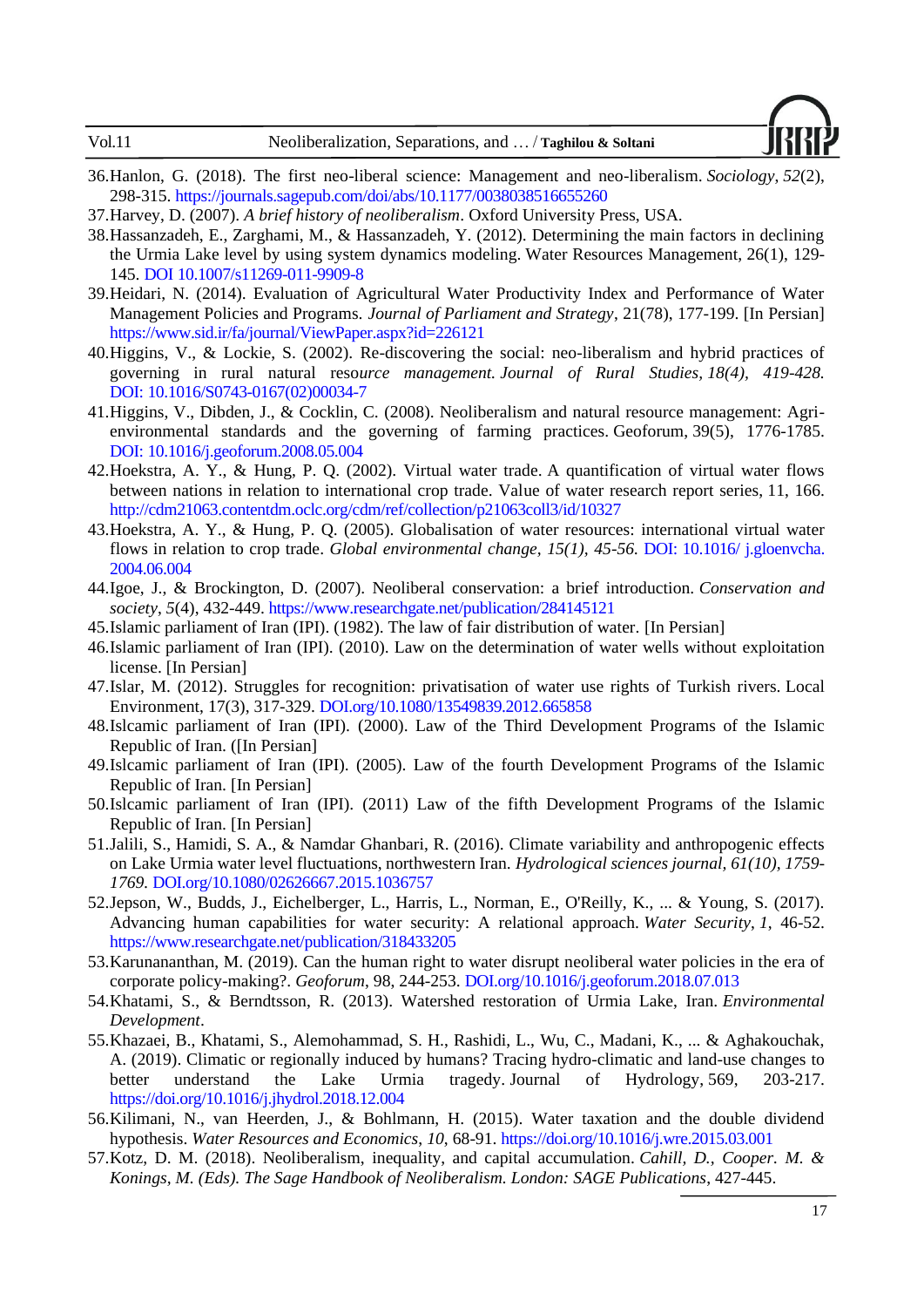

- <span id="page-17-19"></span>58.Lefkoff, L. J., & Gorelick, S. M. (1990). Benefits of an irrigation water rental market in a saline stream‐aquifer system. *Water Resources Research*, *26*(7), 1371-1381. https://doi.org/10.1029/WR026i007p01371
- <span id="page-17-7"></span>59.Liang, L., Wang, Y., Ridoutt, B. G., Lal, R., Wang, D., Wu, W., ... & Zhao, G. (2019). Agricultural subsidies assessment of cropping system from environmental and economic perspectives in North China based on LCA. *Ecological Indicators*, 96, 351-360. DOI.org/10.1016/j.ecolind.2018.09.017
- <span id="page-17-3"></span>60.Lindroth, M., & Sinevaara-Niskanen, H. (2018). The Neoliberal Embrace of Resilient Indigeneity. In Global Politics and Its Violent Care for Indigeneity (pp. 79-102). *Palgrave Macmillan, Cham.* DOI: 10.1007/978-3-319-60982-9\_4
- <span id="page-17-17"></span>61.Lobina, E., & Hall, D. (2000). Public sector alternatives to water supply and sewerage privatization: case studies. *International Journal of Water Resources Development,* 16(1), 35-55*.* DOI.org/ 10.1080/ 07900620048554
- <span id="page-17-23"></span>62.Loftus, A. (2015). Water (in) security: securing the right to water. *The Geographical Journal,* 181(4), 350-356. DOI.org/10.1111/geoj.12079
- 63.Ma, J., Hoekstra, A. Y., Wang, H., Chapagain, A. K., & Wang, D. (2006). Virtual versus real water transfers within China. Philosophical Transactions of the Royal Society B*: Biological Sciences, 361(1469), 835-842.* DOI: 10.1098/rstb.2005.1644
- <span id="page-17-2"></span>64.McCarthy, J., & Prudham, S. (2004). Neoliberal nature and the nature of neoliberalism. *Geoforum*, 35(3), 275-283. DOI:10.1016/j.geoforum.2003.07.003
- <span id="page-17-18"></span>65.McKenzie, D., Mookherjee, D., Castañeda, G., & Saavedra, J. (2003). The distributive impact of privatization in Latin America: Evidence from four countries [with comments]. *Economia*, *3*(2), 161-233. https://www.jstor.org/stable/20065443
- <span id="page-17-13"></span>66.Ministry of Economic Affairs and Finance. (2002). Direct Tax Law., Article 60. [In Persian]
- <span id="page-17-5"></span>67.Ministry of Energy (MoE). (2017). Water Allocation License in Lake Urmia watershed. [In Persian]
- <span id="page-17-4"></span>68.Nouri, G.R & Agayie, V. (2012). Assessment of environmental hazards in the marginal areas of Lake Urmia due to fluctuations in the periphery of the period from 1985 to 2010, environmental hazards journal, first year, second edition, [In Persian]
- <span id="page-17-1"></span>69.Polanyi, K. (2001). The Great Transformation. Boston: Beacon Press.
- <span id="page-17-20"></span>70.Prasad, N. (2006). Privatisation results: Private sector participation in water services after 15 years. *Development Policy Review*, *24*(6), 669-692. https://www.researchgate.net/publication/4989280
- <span id="page-17-10"></span>71.Regional Water Company of west Azarbaijan. (2004). Statute of the Regional Water Company. [In Persian] http://www.agrw.ir/SC.php?type=static&id=15.
- <span id="page-17-9"></span>72.Rooh-Alamini, M. (2018). Pathology of Iran's Laws on the Conservation and Maintenance of Surface and Underground Water Resources, Energy Law Studies, Period 4, Number 1. [In Persian]
- <span id="page-17-16"></span>73.Sangameswaran, P. (2009). Neoliberalism and water reforms in western India: Commercialization, selfsufficiency, and regulatory bodies. *Geoforum*, 40(2), 228-238. DOI.org/10.1016/j.geoforum.2008.10.001
- <span id="page-17-21"></span>74.Spratt, S. (2012). Environmental Taxation & Development: A Scoping Study.
- <span id="page-17-0"></span>75.Springer, S. (2012). Neoliberalism as discourse: between Foucauldian political economy and Marxian poststructuralism. *Critical discourse studies*, 9(2), 133-147. DOI.org/10.1080/17405904.2012.656375
- <span id="page-17-14"></span>76.Tamea, S., Carr, J. A., Laio, F., & Ridolfi, L. (2014). Drivers of the virtual water trade. *Water Resources Research*, 50(1), 17-28. DOI/abs/10.1002/2013WR014707
- <span id="page-17-12"></span>77.Toan, T. D. (2016). Water pricing policy and subsidies to irrigation: A review. *Environmental Processes*, 3(4), 1081-1098. DOI:10.1016/j.agsy.2006.04.006
- <span id="page-17-6"></span>78.Urmia Lake Restoration Program (ULRP). (2017). http://ulrp.sharif.ir/en
- <span id="page-17-22"></span>79.Watto, M. A., & Mugera, A. W. (2016). Irrigation water demand and implications for groundwater pricing in Pakistan. *Water Policy*, 18(3), 565-585. DOI.org/10.2166/wp.2015.160
- <span id="page-17-11"></span>80.Webber, M., Barnett, J., Finlayson, B., & Wang, M. (2008). Pricing China's irrigation water. *Global Environmental Change, 18(4), 617-625.* DOI.org/10.1016/j.gloenvcha.2008.07.014
- <span id="page-17-8"></span>81.Xu, J., & Croft, W. B. (2017, August). Quary expansion using local and global document analysis. In*Acm sigir forum*(Vol. 51, No. 2, pp. 168-175). New York, NY, USA: ACM. https://doi.org/10.1145/3130348.3130364
- <span id="page-17-15"></span>82.Yue, Z., Alun, G. U., & Bolin, P. (2017). Relationship between industrial water consumption and economic growth in China based on environmental Kuznets curve. *Energy Procedia*, 105, 3557-3564. DOI: 10.1016/j.egypro.2017.03.818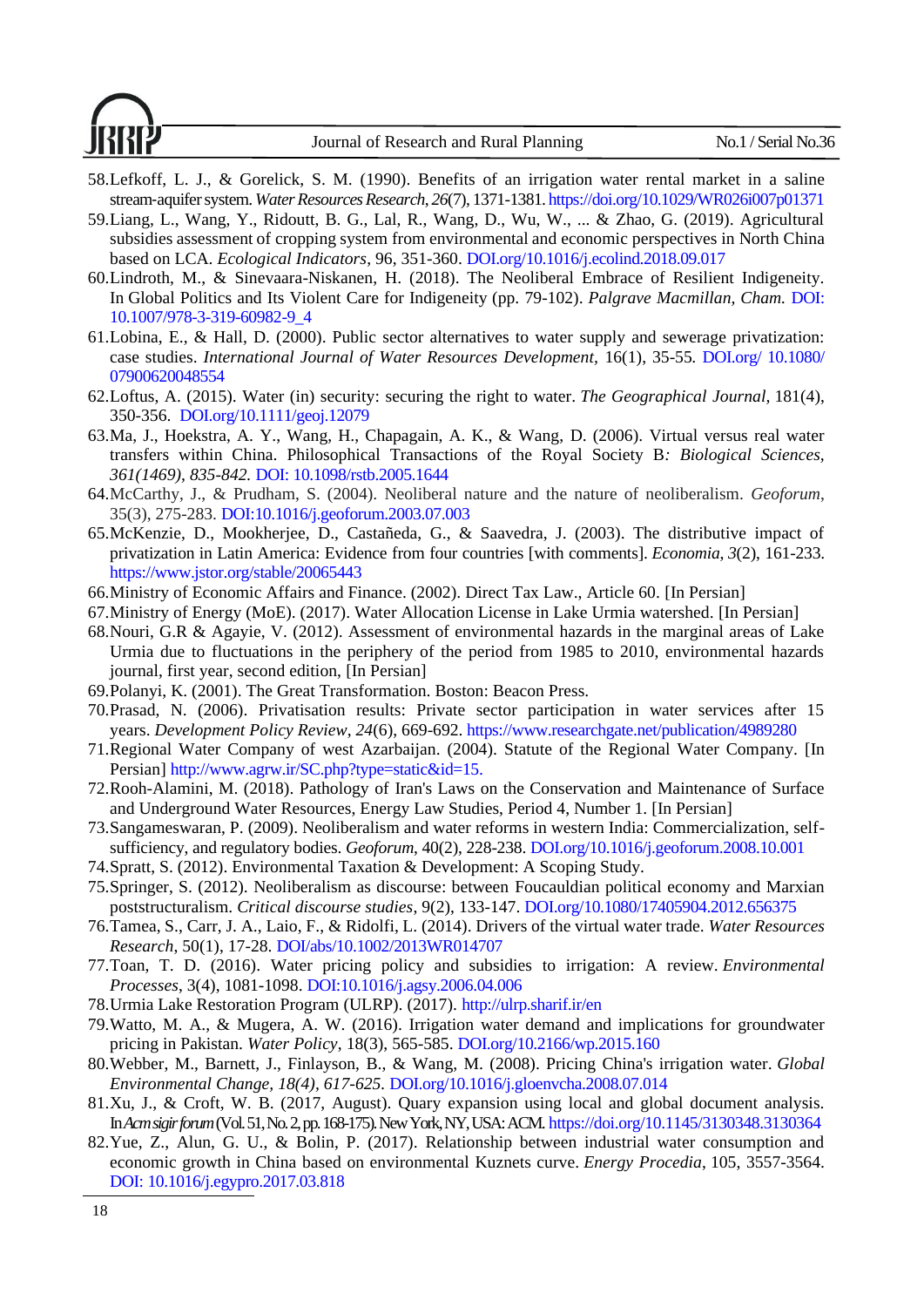|                         | <b>Journal of Research and Rural Planning</b><br>Volume 11, No. 1, Winter 2022, Serial No. 36, Pp. 1-20 |                        |  |
|-------------------------|---------------------------------------------------------------------------------------------------------|------------------------|--|
| eISSN: 2783-2007        | http://jrrp.um.ac.ir                                                                                    | <b>ISSN: 2783-2791</b> |  |
| <b>Original Article</b> |                                                                                                         |                        |  |

نئولیبرال سازی، جداشدگی ها و بحران های زیست محیطی - با تأکید بر بحران اکولوژیکی دریاچه ارومیه، ایران

**1 علی اکبر تقیلو\* - ناصر سلطانی 2**

-1 دانشیار جغرافیا <sup>و</sup> برنامهریزی روستایی، دانشگاه ارومیه، ارومیه، ایران. -2 استادیار جغرافیای سیاسی، دانشگاه ارومیه، ارومیه، ایران.

**چکیده مبسوط**

# **.1مقدمه**

بحران اکولوژیکی دریاچـه ارومیـه از سـال ۱۳۷۷ شـروع و در سـال 1394 وضعیت بحرانی آن اعالم میشود. مطالعات نشان می دهد کهه کشاورزان و مدیریت آب در بخش کشاورزی به عنوان عـاملان اصـلی بحران هستند. ولی به نظر می رسد سیاستهای تعدیل سهاختاری و اجرای برنامهها در دولتهای مختلف «جداشدگی» هـای مختلفـی را ایجاد کرده و هزینههای زیستمحیطی زیادی را بر منابع آب تحمیل کرد. در حوضه آبریز دریاچه ارومیـه، حـدود ۶ میلیـون نفـر زنـدگی میکنند که اکثریت آنها دارای معیشت مبتنی بر کشاورزی هستند. با کاهش سطح آب دریاچه و بیابانی شدن بستر آن، شرایط مناسهبی برای طوفانهای نمکی ایجاد شده و معیشت ساکنان حاشیه دریاچهه ارومیه را تهدید میکند. در صورت عـدم مـدیریت صـحیح آن، وقـوع مهاجرت، بیکاری، چالشهای اجتماعی، کـاهش درآمـد و ناپایـداری درآمد، آلودگی آبهای زیرزمینی، آلودگی هوا و خاک بسیار محتمل میباشد. لذا هدف این تحقیق بررسی نقش نئولیبرال سازی در قالب برنامه های مــالی ســازی، کالایی سازی و خصوصی سازی آب در کاهش سطح آب دریاچه ارومیه می باشد.

# **.2 مبانی نظری تحقیق**

نئولیبرالیسم از دیـدگاه دیویـد هـاروی (۲۰۰۷)، نظریـهای در مـورد شیوههای اقتصاد سیاسی است کـه در خـدمت بـازتوزیع سـرمایه و بازسـاخت قـدرت طبقـه اسـت و در اثـر خـود بنـام تـاریخ مختصـر نئولیبرالیسم، شیوههای خایی را برای اهداف نئولیبرالیسم ارائهه داد. مالی سازی، خصوصیسازی و کـالایی سـازی از شـیوههای بـازتوزیع سرمایه و بازساخت قدرت از دیدگاه هاروی در این اثر است. نئولیبرال سازی از دهه ۸۰ در قالب گفتمان و تئوری اقتصاد سیاسی مطرح شد. محورهای اصلی آن، رقابت مبتنی بر بازار، مالکیـت خصوصـی و

نخبهگرایی است. هـدف اصـلی نئولیبرالیسـم، بـازتوزیع سـرمایه و مشروعیتبخشی به قدرت طبقـاتی اسـت. شـگرد دسـتیابی بـه ایـن هدف، خصوصیسازی، کالاییسازی و مالیسازی بوده است؛ اما بحثبرانگیزترین بخش نئولیبرالیسم، نتایج آن است که »جداشدگی« های متعددی را به همراه آورده است. «جداشدگی» اصطلاحی است برای تبیین ترفند نئولیبرال ها و دولت در راستای بازساخت قـدرت طبقه و بازتوزیع سرمایه استفاده شده است کـه دیویـد هـاروی از آن به عنوان سـلب مالکیـت نـام می بـرد. ولـی اعتقـاد بـر ایــن اسـت کـه ایــن جداشدگی، تنها در مالکیت نیست و در زمینههای دیگر نیز اتفاق می|فتد.

# **.3 روش تحقیق**

این تحقیق از نظر روش، توصیفی- تحلیلی است. روش جمعآوری اطلاعات نیز اسنادی و میدانی (مصاحبه با کشـاورزان) اسـت. اسـناد شامل؛ قوانین برنامـههای اول (۱۳۶۸) تـا پـنجم (۱۳۸۹) جمهـوری اسلامی ایران، قوانین توزیع عادلانه آب (۱۳۶۱) و اسـناد مربـوط بـه توسعه کشاورزی و آب استانها میی باشند. روش تحلیـل اسـنادی متناظر بر پارادایم تحلیل تفسیری روش تجزیهوتحلیل اطلاعات است. در جمع]وری اطلاعـات میـدانی ۲۰ کشــاورز از حوضـههای آبریـز شهرچای، گدارچای، نازلوچای و باراندوزچای بهعنوان نمونه همکاری کردند. علت انتخاب این حوضهها به جهـت وجـود ســازه ســد در دو رودخانه گدار و شهرچای و کانالهای انتقـالی در دو حوضـه دیگـر است. سؤالات مصاحبه عبارت بودند از: چرا دریاچـه ارومیـه بـه ایـن حال افتاده است؟، اقدامات دولت در خصوص عرضه، مصرف و توزيـع آب را چگونه ارزیابی می کنید؟، اقدامات دولت در خصوص کشاورزی چه نقشی در وضعیت موجود دریاچه ارومیه دارد؟ و نقش کشهاورسان در عرضه، توزیع و مصرف آب چگونه بود و الان به شکلی است؟

**دکتر علیاکبر تقیلو**

<sup>.&</sup>lt;br>\*. نویسندهٔ مسئول:

آدرس: گروه جغرافیا، دانشکده علوم انسانی، دانشگاه ارومیه، ارومیه، ایران.

Email: a.taghiloo@urmia.ac.ir :الکترونیکی است